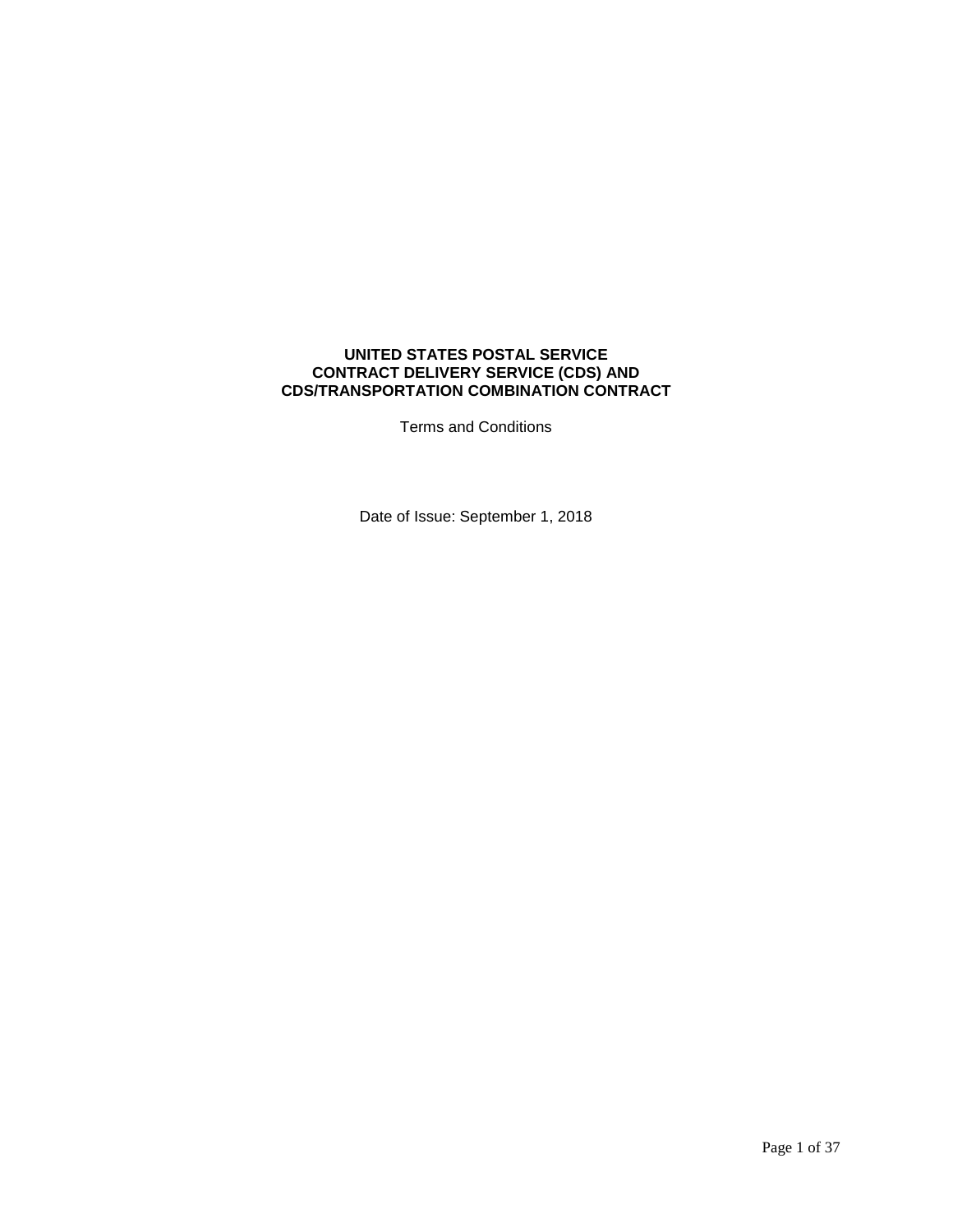# **Table of Contents**

| PART 2 – PROVISIONS.                                                                        |  |
|---------------------------------------------------------------------------------------------|--|
| Provision 1-1: Supplier Clearance Requirements (March 2006) (MODIFIED) 5                    |  |
| Provision 1-4: Prohibition Against Contracting with Former Postal Service Officers or PCES  |  |
| Provision 1-5: Proposed Use of Former Postal Service Employees (March 2006) 5               |  |
| Provision 3-1: Notice of Small, Minority, and Woman-owned Business Subcontracting           |  |
| Provision 4-1: Standard Solicitation Provisions (November 2007) (MODIFIED) 5                |  |
|                                                                                             |  |
|                                                                                             |  |
|                                                                                             |  |
|                                                                                             |  |
|                                                                                             |  |
|                                                                                             |  |
|                                                                                             |  |
|                                                                                             |  |
|                                                                                             |  |
|                                                                                             |  |
|                                                                                             |  |
| Clause B-26: Protection of Postal Service Buildings, Equipment, and Vegetation (March 2006) |  |
|                                                                                             |  |
|                                                                                             |  |
|                                                                                             |  |
| Clause B-64 Accountability of the Supplier (Highway) (March 2006) 19                        |  |
| Clause B-65: Adjustments to Compensation (March 2006) (Modified)20                          |  |
|                                                                                             |  |
| Clause B-68: Changes in Corporate Ownership or Officers (March 2006)21                      |  |
|                                                                                             |  |
|                                                                                             |  |
|                                                                                             |  |
| Clause B-78 Renewal (March 2006) (Surface Transportation) (Modified)23                      |  |
|                                                                                             |  |
|                                                                                             |  |
|                                                                                             |  |
|                                                                                             |  |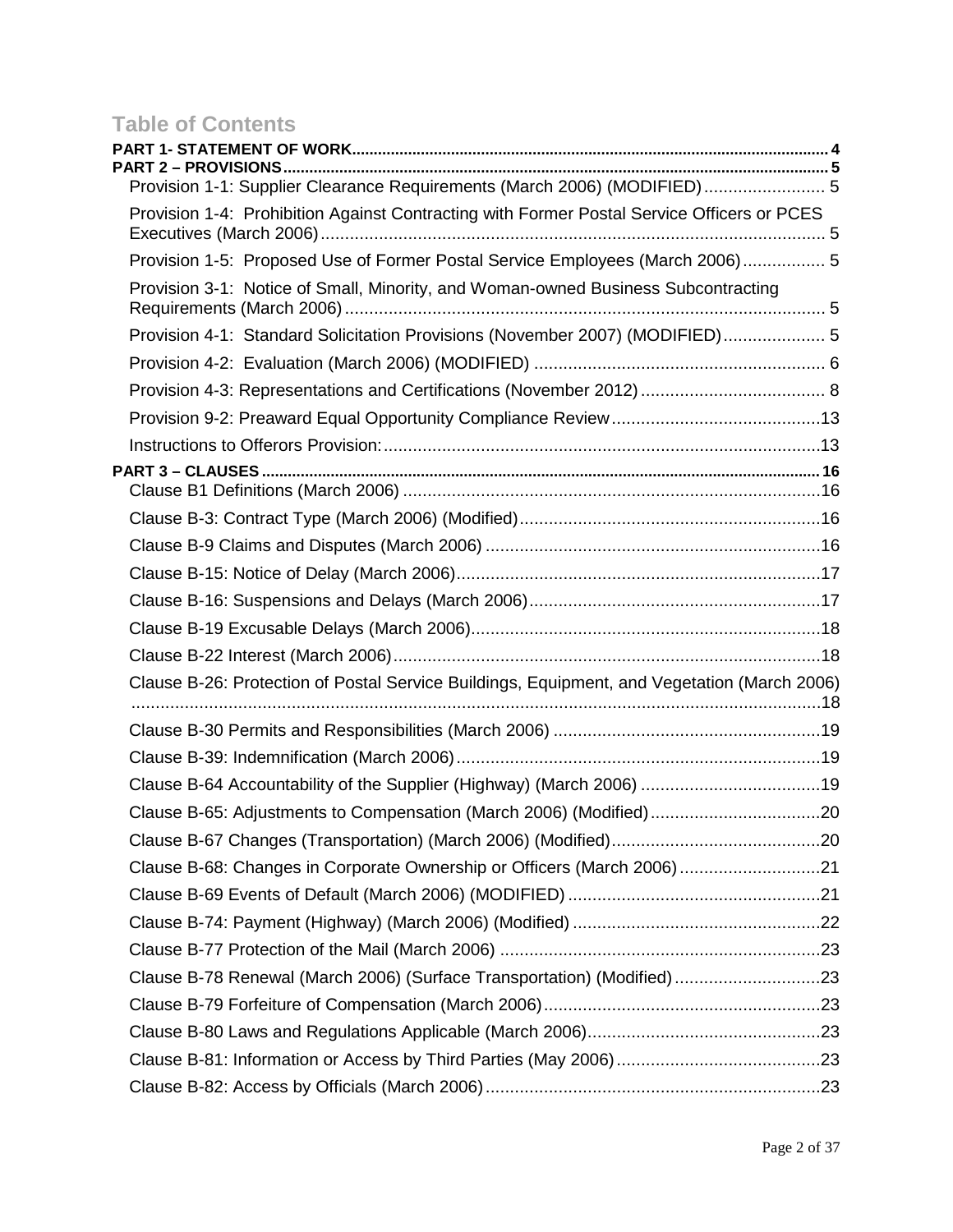| Clause 1-11 Prohibition Against Contracting with Former Officers or PCES Executives (March |  |
|--------------------------------------------------------------------------------------------|--|
| Clause 1-12 Use of Former Postal Service Employees (March 2006) 26                         |  |
|                                                                                            |  |
| Clause 3-1 Small, Minority, and Woman-Owned Business Subcontracting Requirements<br>.27    |  |
| Clause 3-2 Participation of Small, Minority, and Woman-Owned Businesses (February 2018)    |  |
|                                                                                            |  |
| Clause 4-2 Contract Terms and Conditions Required to Implement Policies, Statutes or       |  |
|                                                                                            |  |
|                                                                                            |  |
|                                                                                            |  |
| Clause 9-9 Equal Opportunity Preaward Compliance of Subcontracts (March 2006)34            |  |
| Clause 9-12 Fair Labor Standards Act and Service Contract Act Price Adjustment (February   |  |
|                                                                                            |  |
|                                                                                            |  |
|                                                                                            |  |
|                                                                                            |  |
|                                                                                            |  |
|                                                                                            |  |
|                                                                                            |  |
|                                                                                            |  |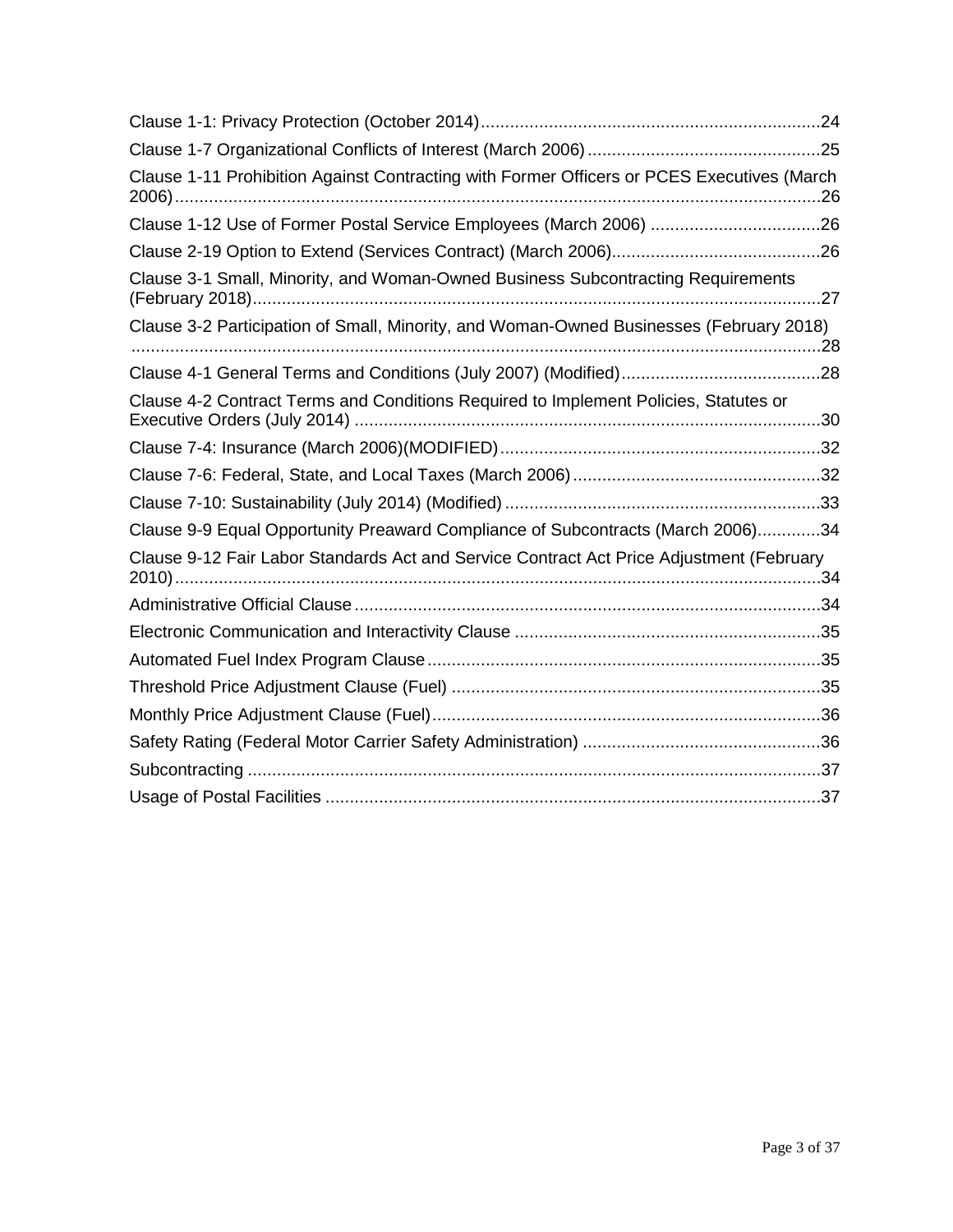## <span id="page-3-0"></span>**PART 1- STATEMENT OF WORK**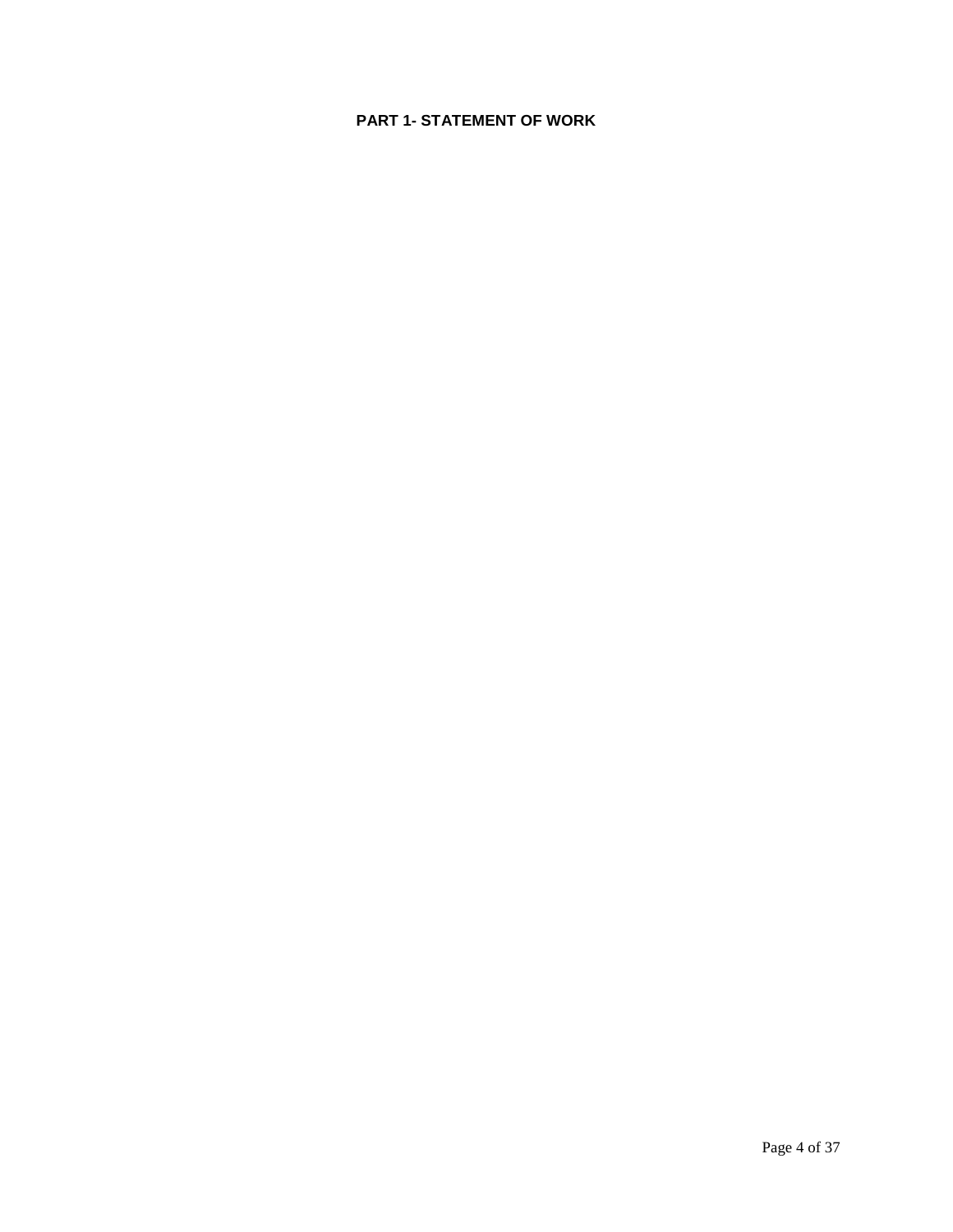## **PART 2 – PROVISIONS**

## <span id="page-4-1"></span><span id="page-4-0"></span>**[Provision 1-1: Supplier Clearance Requirements \(March 2006\)](http://blue.usps.gov/policy/clauses/provision.htm) (MODIFIED)**

The contract resulting from this solicitation will require the contractor or its employees (including subcontractors and their employees) to have access to occupied postal facilities, and/or to postal information and resources, including postal computer systems. Clearance in accordance with MI PO-530- 2009-4, Screening Highway Transportation Contractor Personnel, will be required before that access will be permitted. It is the contractor's obligation to obtain and supply to the Postal Service the forms and information required by that regulation.

Offerors must familiarize themselves with the requirements of that section, taking into account in their offices the time and paperwork associated with the screening.

#### <span id="page-4-2"></span>**Provision 1-4: Prohibition Against Contracting with Former Postal Service Officers or PCES Executives (March 2006)**

The offeror represents that former Postal Service officers or Postal Career Executive Service (PCES) executives will not be employed as key personnel, experts or consultants in the performance of the contract if such individuals, within 1 year of their retirement from the Postal Service, will be performing substantially the same duties as they performed during their career with the Postal Service. In addition, no contract resulting from this solicitation may be awarded to such individuals or entities in which they have a substantial interest, for 1 year after their retirement from the Postal Service, if the work called for in the solicitation requires such individuals to perform substantially the same duties as they performed during their career with the Postal Service.

#### <span id="page-4-3"></span>**Provision 1-5: Proposed Use of Former Postal Service Employees (March 2006)**

In its proposal, the supplier must identify any former Postal Service employee it proposes to engage, directly or indirectly, in the performance of the contract. The Postal Service reserves the right to require the supplier to replace the proposed individual with an equally qualified individual.

#### <span id="page-4-4"></span>**Provision 3-1: Notice of Small, Minority, and Woman-owned Business Subcontracting Requirements (March 2006)**

All offerors, except small businesses, must submit with their proposals the contract-specific subcontracting plan required by Clause 3-1: *Small, Minority, and Woman-owned Business Subcontracting Requirements*. Generally, this plan must be agreed to by both the offeror and the Postal Service before award of the contract.

#### <span id="page-4-5"></span>**Provision 4-1: Standard Solicitation Provisions (November 2007) (MODIFIED)**

a. Submission of Offers. The Postal Service will provide a Postal Service (PS) Form 7405, *Order / Solicitation / Offer / Award*, to offerors for signature and inclusion with the proposal package.

The proposal(s) submitted by the offeror will require, at a minimum:

- i. Solicitation number.
- ii. The name, address and telephone number of the offeror.
- iii. Price and any discount terms
- iv. "Remit to" address, if different than mailing address.
- v. A completed copy of the representations and certifications (Provision 4-3).
- vi. Acknowledgment of Solicitation Amendments.
- vii. PS Form 7405, *Order / Solicitation / Offer / Award.*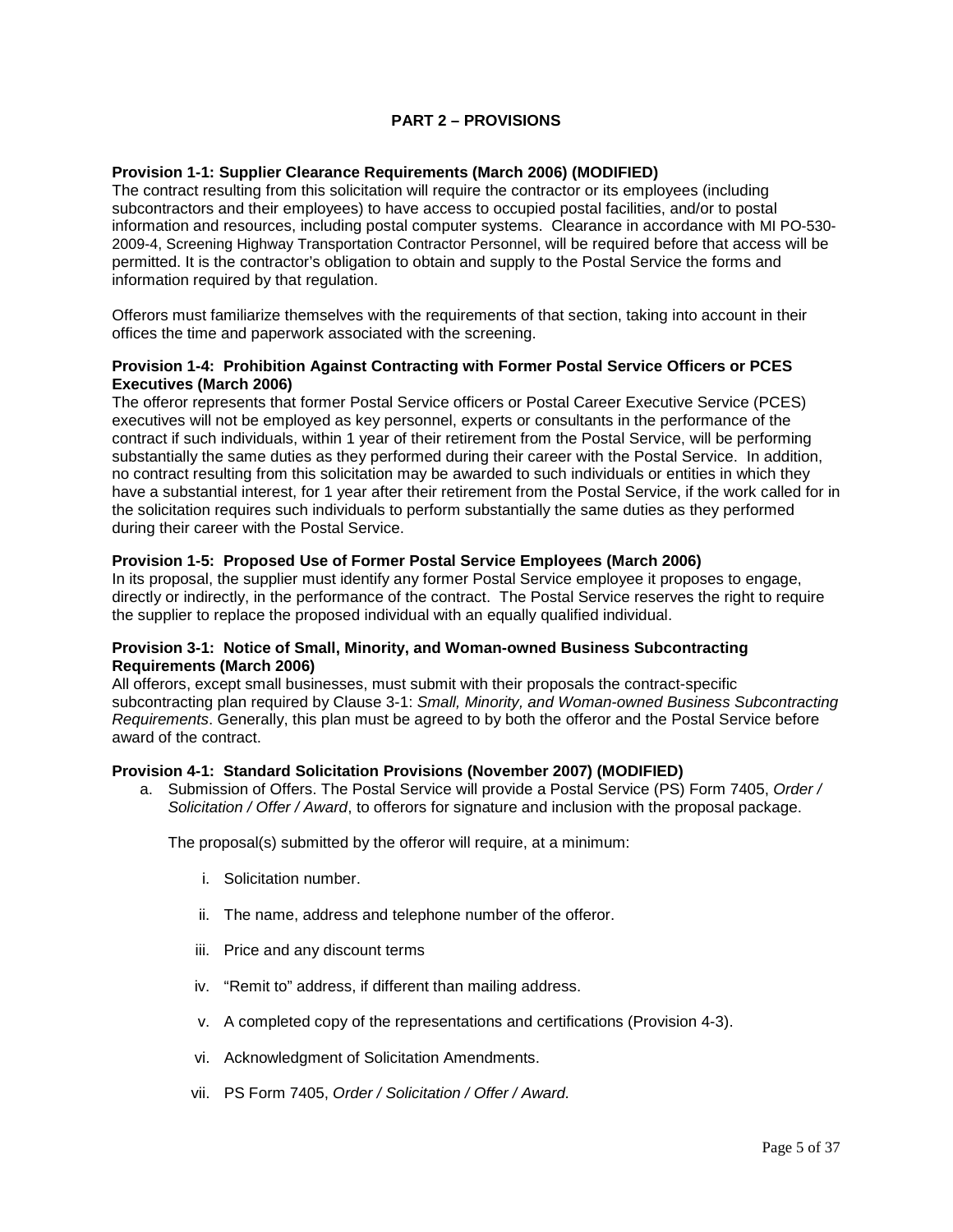- viii. In addition to the items listed in this provision, offerors must address the items shown in Provision 4-1: *Addendum: Required Information*.
- b. Business Disagreements. Business disagreements may be lodged with the Supplier Disagreement Resolution Official (SDRO) if the offeror and the Contracting Officer have failed to resolve the disagreement as described in 39 CFR Section 601 (available for review at www.gpoaccess.gov/ecfr). The SDRO will consider the disagreement only if it is lodged in accordance with the time limits and procedures described in 39 CFR Section 601. The SDRO's decisions are available for review at www.usps.com.
- c. Late Proposals. Proposals or modifications of proposals received at the address specified for the receipt of proposals after the exact time specified for receipt of proposals will not be considered unless determined to be in the best interest of the Postal Service.
- d. Type of Contract. Fixed Price with Economic Price Adjustment. Adjustments will be made in accordance with the contract and Management Instruction PM-4.4.1-2005-1 which can be found at http://about.usps.com/management-instructions/p441051.pdf. Any reference to the Purchasing Manual within the Management Instruction is hereby replaced with the Supplying Principles and Practices.
- e. Contract Award. The Postal Service may evaluate proposals and award contracts without discussions with offerors. Therefore, the offeror's initial proposal should contain the offeror's best terms from a price and technical standpoint. Discussions may be conducted if the Postal Service determines they are necessary. The Postal Service may reject any or all proposals if such action is in the best interest of the Postal Service; accept other than the lowest price proposal, and waive informalities and minor irregularities in proposals received.
- f. Multiple Awards. The Postal Service intends to award one or more contracts under this solicitation.
- g. Incorporation by Reference. Wherever in this solicitation or contract a standard provision or clause is incorporated by reference, the incorporated term is identified by its title, the provision or clause number assigned to it in the Postal Service's Supplying Principles and Practices, and its date. The text of incorporated terms may be found in Section 9 (for Provisions) or Section 10 (for Clauses) of the Supplying Principles and Practices, accessible online at [http://about.usps.com/manuals/spp/spp.pdf.](http://about.usps.com/manuals/spp/spp.pdf)

#### <span id="page-5-0"></span>**Provision 4-2: Evaluation (March 2006) (MODIFIED)**

a. General. The Postal Service will award a contract resulting from this solicitation to the offeror whose offer conforming to the solicitation is deemed to offer the Postal Service the best value, price and other factors as specified considered. The Technical Evaluation will be based on the Evaluation Factors listed below, whereas the Price Evaluation will be based on data provided on PS Form 7405. Supplier Eligibility will be graded on a pass/fail basis. Offerors who do not "pass" the Supplier Eligibility criteria will be deemed "not eligible" and will not be further evaluated for award. Evaluation factors will be weighted as designated below.

## **Evaluation Factors**

#### **Supplier Eligibility (Pass / Fail):**

The offerors' ability to meet all the required criteria that are necessary to perform operations, to include the following:

a. Persons ineligible to become suppliers.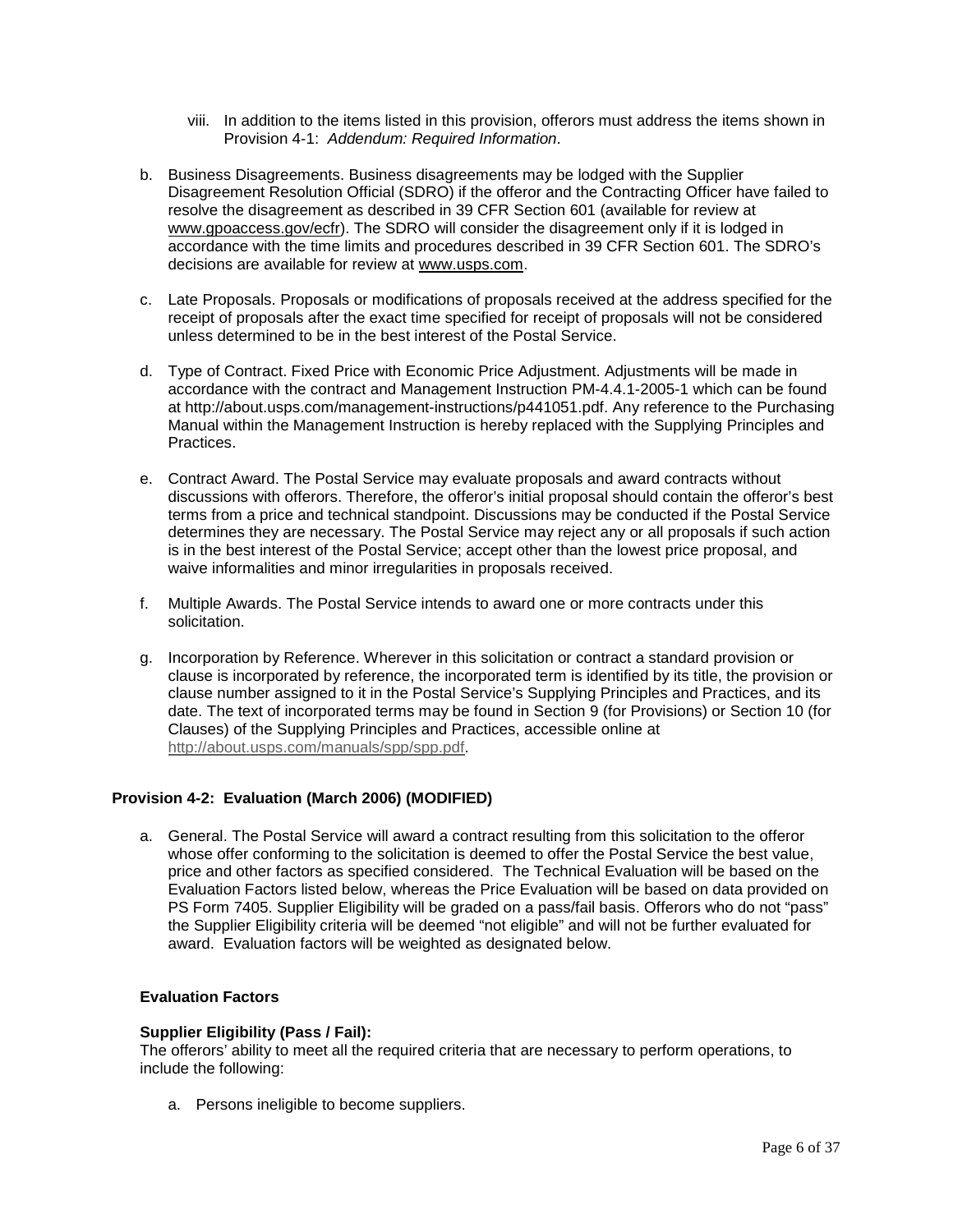- 1. Employees of the U.S. Postal Service. Members of a Postal Service employee's immediate family or household may be eligible, subject to an internal ethics review.
- 2. Business organizations substantially owned or controlled by Postal Service employees. Business organizations substantially owned or controlled by a member of a Postal Service employee's immediate family or household may be eligible, subject to an internal ethics review.
- 3. Suppliers suspended, debarred, ineligible, or proposed for suspension, debarment, or ineligibility are also excluded from conducting business with the Postal Service as agents, subcontractors, or representatives of other suppliers.
- b. Persons eligible to become suppliers. Subject to the foregoing exceptions, the following are eligible to hold mail transportation contracts:
	- 1. An individual (if at least 21 years of age).
	- 2. A partnership, if any partner meets the foregoing age qualification of an individual.
	- 3. A corporation.

## **Past Performance (Less important than Operations plan, same as Supplier Capability)**

Using the information provided in the offeror's proposal and with its own information and data, the Postal Service will evaluate the following, which are not subfactors but will be considered in reaching an overall rating for this evaluation factor:

- a. Quality & Timeliness: Listing of current or recent Postal contracts, as well as any non-postal employment or contracts that are comparable to Contract Delivery Service. For each contract listed, the offeror should provide a record of adherence to contract requirements, and in the case of non-postal employment or contracts, an additional record of on-time performance.
- b. Business Relations: Established productive business relations (a history of being reasonable and cooperative with customers; commitment to customer satisfaction; integrity, and ethics).

#### **Supplier Capability (Less important than Operations plan, same as Past Performance)**

The extent to which the offeror has the resources (e.g., financial, technical, equipment, etc.) adequate to perform the work will be evaluated. The offeror should address the following in the supplier capability section of the proposal. These are not subfactors but will be considered in coming up with an overall rating for this evaluation factor:

- a. The ability to meet the required delivery schedule (e.g., able to begin operations on effective date of start-up of contract performance), considering all existing commitments, including pending awards.
- b. The ability to provide the necessary equipment.
- c. Acceptable financial condition that will allow the Contracting Officer to determine that operations are likely to remain ongoing. Documentation should include a recent credit report. The offeror may also consider submitting additional documentation as applicable to the service. Such documentation might include a current financial statement (income statement, balance sheet, and statement of cash flows) and/or funding documentation from a financial institution.

#### **Operations Plan (More important than both Past Performance and Supplier Capability)**

The offeror must include a detailed operations plan in its proposal. The Operations Plan, at a minimum, must address the offeror's plan for all situations listed below. These are not subfactors but will be considered in coming up with an overall rating for this evaluation factor.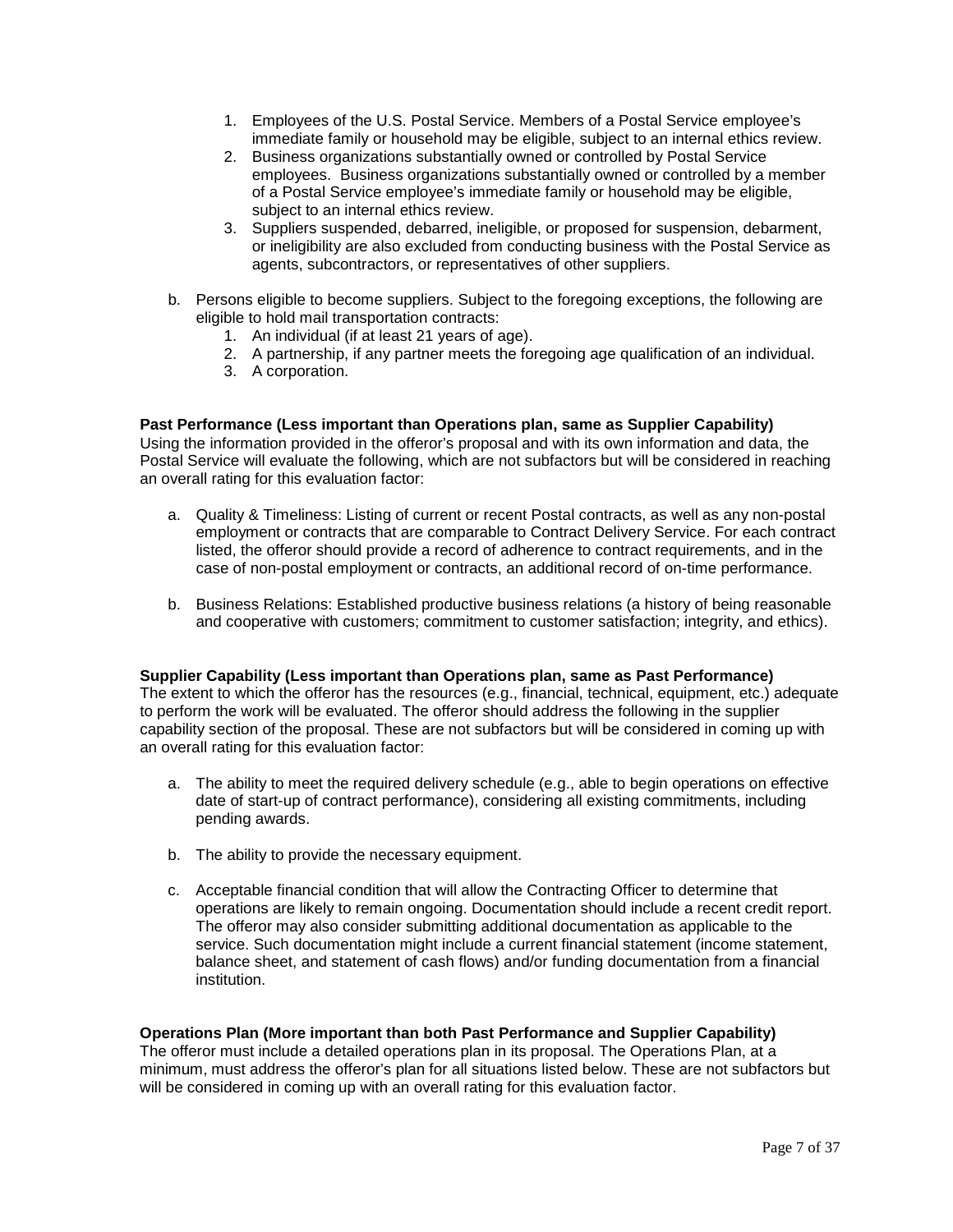- a. Ability to conduct normal operations to include all bulleted items below
	- Operating as a sole proprietor or using hired driver labor
	- Compliance with Department of Labor (DOL) regulations (if applicable)
	- Ability to monitor service performance
	- Ability to secure the mail
- b. Ability to handle contingency operations to include
	- Extra trips
	- Schedule changes
	- Equipment breakdowns
	- Inclement weather during operations
	- Supplier or hired driver absence (substitute driver plan)

#### **Price Proposal Evaluation**

Box 2 on PS Form 7405 (Rate of Compensation) will be used to analyze each of the offeror's proposal(s). The offered price must include all elements of cost the offeror expects to incur in performing service. The rates may be carried out to a maximum of four decimal places.

b. Best Value Decision. Award will be made to the offeror who proposes the best value to the Postal Service. Technical Factors are more important than price. In determining potential tradeoffs to arrive at the best value selection, the Postal Service will assess the strengths, weaknesses, and deficiencies between or among competing technical proposals from the standpoint of 1) what the difference might mean in terms of anticipated performance; and 2) what the evaluated cost would be for the Postal Service to take advantage of that difference.

Award will not necessarily be made to the offeror who provides the highest-rated technical proposal or to the offeror who offers the lowest price. Price is more important in selecting between or among closely ranked technical proposals. In making any price-technical tradeoff, the Postal Service also does not intend to pay a premium price unless there is a significant technical advantage justifying a higher price.

The Postal Service reserves the right to not award a contract based on this solicitation should it deem that a non-award is in its best interest. Awards will not be made to offerors whose proposals are not competitively priced or to offerors with poor technical proposals.

c. Notice of Award. A written notice of award or acceptance of proposal mailed or otherwise furnished to the successful offeror within the time for acceptance specified in the proposal, will result in a binding contract without further action by either party. Before the proposal's specified expiration time, the Postal Service may accept a proposal (or part of a proposal), whether or not there are negotiations after its receipt, unless a written notice of withdrawal is received before award.

#### <span id="page-7-0"></span>**[Provision 4-3: Representations and Certifications \(November 2012\)](http://blue.usps.gov/policy/clauses/provision.htm)**

- A. *Type of Business Organization*. The offeror, by checking the applicable blocks, represents that it:
	- 1. Operates as:
		- a corporation incorporated under the laws of the state of \_\_\_\_\_\_; or country<br>of incorporated in a country other than the United States of if incorporated in a country other than the United States of America.
		- **TEC** an individual;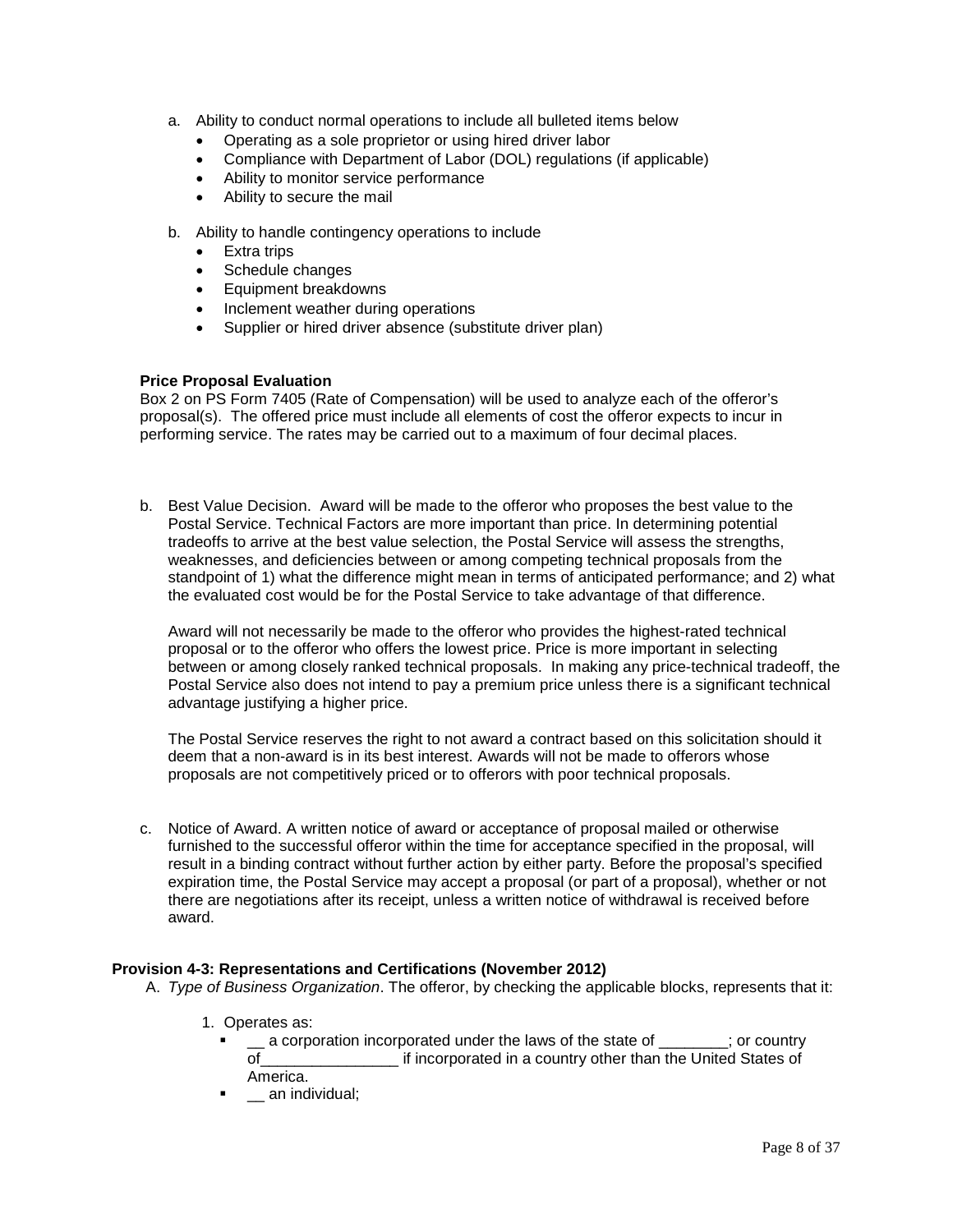- **.** \_\_ a partnership;
- $\blacksquare$  a joint venture;
- \_\_ a limited liability company;
- **.** \_\_ a nonprofit organization; or
- **The annuminal institution; and**
- 2. Is (check all that apply)
	- \_\_ a small business concern;
	- \_\_ a minority business (indicate minority below):
	- Black American
	- \_\_ Hispanic American
	- **-** Native American
	- **Asian American:**
	- \_\_ a woman-owned business; or
	- \_\_ none of the above entities.
		- a. A small business concern for the purposes of Postal Service purchasing means a business, including an affiliate, that is independently owned and operated, is not dominant in producing or performing the supplies or services being purchased, and has no more than 500 employees, unless a different size standard has been established by the Small Business Administration (see 13 CFR 121, particularly for different size standards for airline, railroad, and construction companies). For subcontracts of \$50,000 or less, a subcontractor having no more than 500 employees qualifies as a small business without regard to other factors.
		- b. *Minority Business*. A minority business is a concern that is at least 51 percent owned by, and whose management and daily business operations are controlled by, one or more members of a socially and economically disadvantaged minority group, namely U.S. citizens who are Black Americans, Hispanic Americans, Native Americans, or Asian Americans. (Native Americans are American Indians, Eskimos, Aleuts, and Native Hawaiians. Asian Americans are U.S. citizens whose origins are Japanese, Chinese, Filipino, Vietnamese, Korean, Samoan, Laotian, Kampuchean (Cambodian), Taiwanese, in the U.S. Trust Territories of the Pacific Islands or in the Indian subcontinent.)
		- c. *Woman-owned Business*. A woman-owned business is a concern at least 51 percent of which is owned by a woman (or women) who is a U.S. citizen, controls the firm by exercising the power to make policy decisions, and operates the business by being actively involved in day-to-day management.
		- d. *Educational or Other Nonprofit Organization*. Any corporation, foundation, trust, or other institution operated for scientific or educational purposes, not organized for profit, no part of the net earnings of which inures to the profits of any private shareholder or individual.
- 3. Is (check all that apply)
	- \_\_ a Postal Service employee or a business organization substantially owned or controlled by such an individual
	- **EXECT** a spouse of a Postal Service employee or a business organization substantially owned or controlled by such an individual
	- **The another family member of a Postal Service employee or a business organization** substantially owned or controlled by such an individual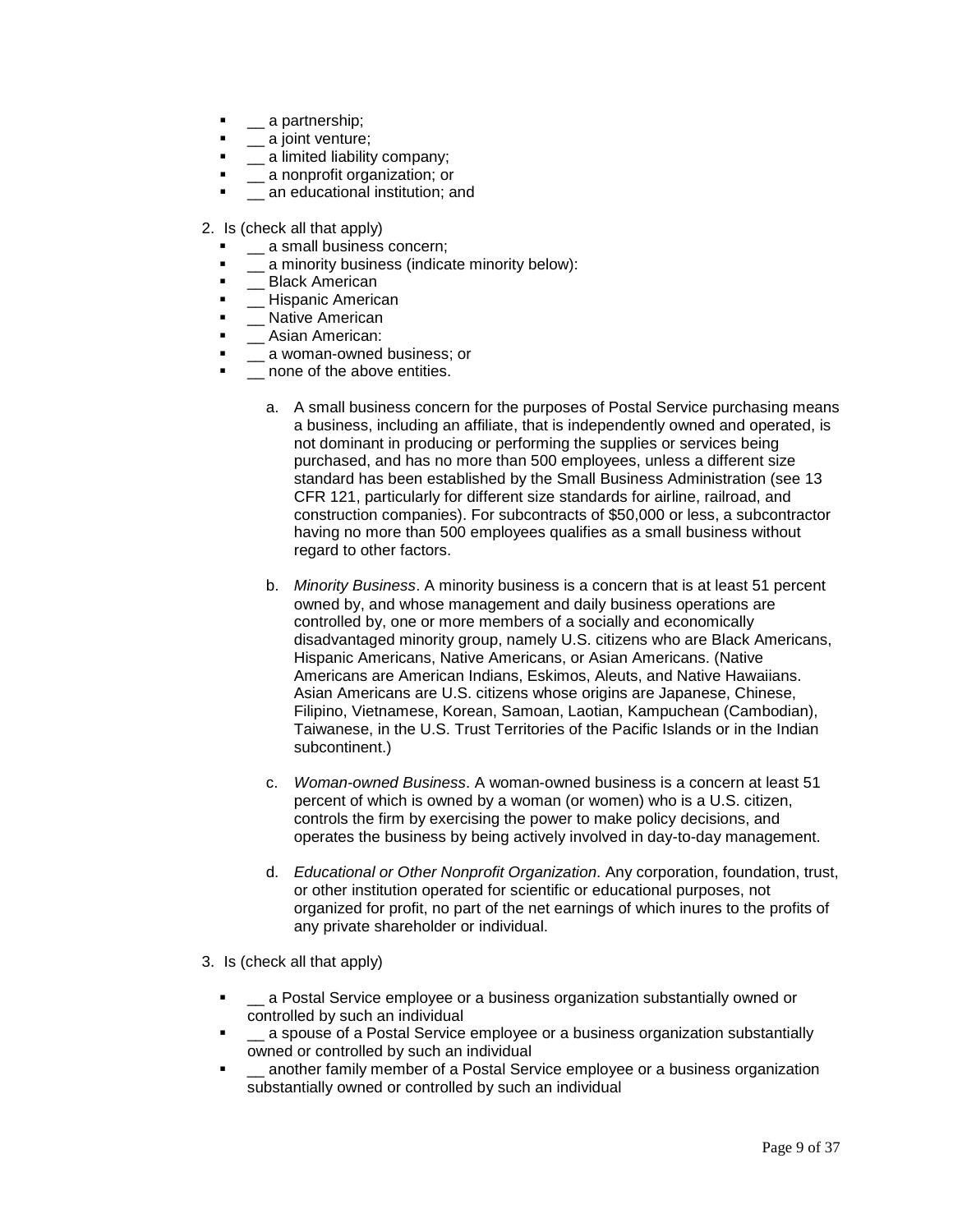<sup>-</sup> \_\_ an individual residing in the same household as a Postal Service employee or a business organization substantially owned or controlled by such an individual.

(Note: Offers from any of the sources listed in subparagraph A.3, may not be considered for an award pending review and recommendation by the Postal Service Ethics Office.)

B. *Parent Company and Taxpayer Identification Number*

\_\_\_\_\_\_\_\_\_\_\_\_\_\_\_\_

\_\_\_\_\_\_\_\_\_\_\_\_\_\_

- 1. A parent company is one that owns or controls the basic business polices of an offeror. To own means to own more than 50 percent of the voting rights in the offeror. To control means to be able to formulate, determine, or veto basic business policy decisions of the offeror. A parent company need not own the offeror to control it; it may exercise control through the use of dominant minority voting rights, proxy voting, contractual arrangements, or otherwise.
- 2. Enter the offeror's U.S. Taxpayer Identification Number (TIN) in the space provided. The TIN is the offeror's Social Security number or other Employee Identification Number (EIN) used on the offeror's Quarterly Federal Tax Return, U.S. Treasury Form 941, or as required by Internal Revenue Service (IRS) regulations. Offeror's TIN:
- 3. IRS Form W-9, Request for Taxpayer Identification Number and Certification. You must complete a copy of IRS Form W-9 and attach it to this certification.
- 4. Check this block if the offeror is owned or controlled by a parent company:
- 5. If the block above is checked, provide the following information about the parent company:

| Parent Company's Name:                                                                                                                                                                                                         |        |           |
|--------------------------------------------------------------------------------------------------------------------------------------------------------------------------------------------------------------------------------|--------|-----------|
| Parent Company's Main Office:                                                                                                                                                                                                  |        |           |
| Address: ________________________                                                                                                                                                                                              |        |           |
| No. and Street:                                                                                                                                                                                                                |        |           |
| City: the contract of the contract of the contract of the contract of the contract of the contract of the contract of the contract of the contract of the contract of the contract of the contract of the contract of the cont | State: | ZIP Code: |
| Parent Company's TIN:                                                                                                                                                                                                          |        |           |

- 6. If the offeror is a member of an affiliated group that files its federal income tax return on a consolidated basis (whether or not the offeror is owned or controlled by a parent company, as provided above) provide the name and TIN of the common parent of the affiliated group Name of Common Parent: \_\_\_\_\_\_\_\_\_\_\_\_\_\_\_\_\_\_\_\_\_\_\_\_\_\_\_\_\_\_ Common Parent's TIN:
- C. *Certificate of Independent Price Determination*
	- 1. By submitting this proposal, the offeror certifies, and in the case of a joint proposal each party to it certifies as to its own organization, that in connection with this solicitation:
		- a. The prices proposed have been arrived at independently, without consultation, communication, or agreement, for the purpose of restricting competition, as to any matter relating to the prices with any other offeror or with any competitor;
		- b. Unless otherwise required by law, the prices proposed have not been and will not be knowingly disclosed by the offeror before award of a contract, directly or indirectly to any other offeror or to any competitor; and
		- c. No attempt has been made or will be made by the offeror to induce any other person or firm to submit or not submit a proposal for the purpose of restricting competition.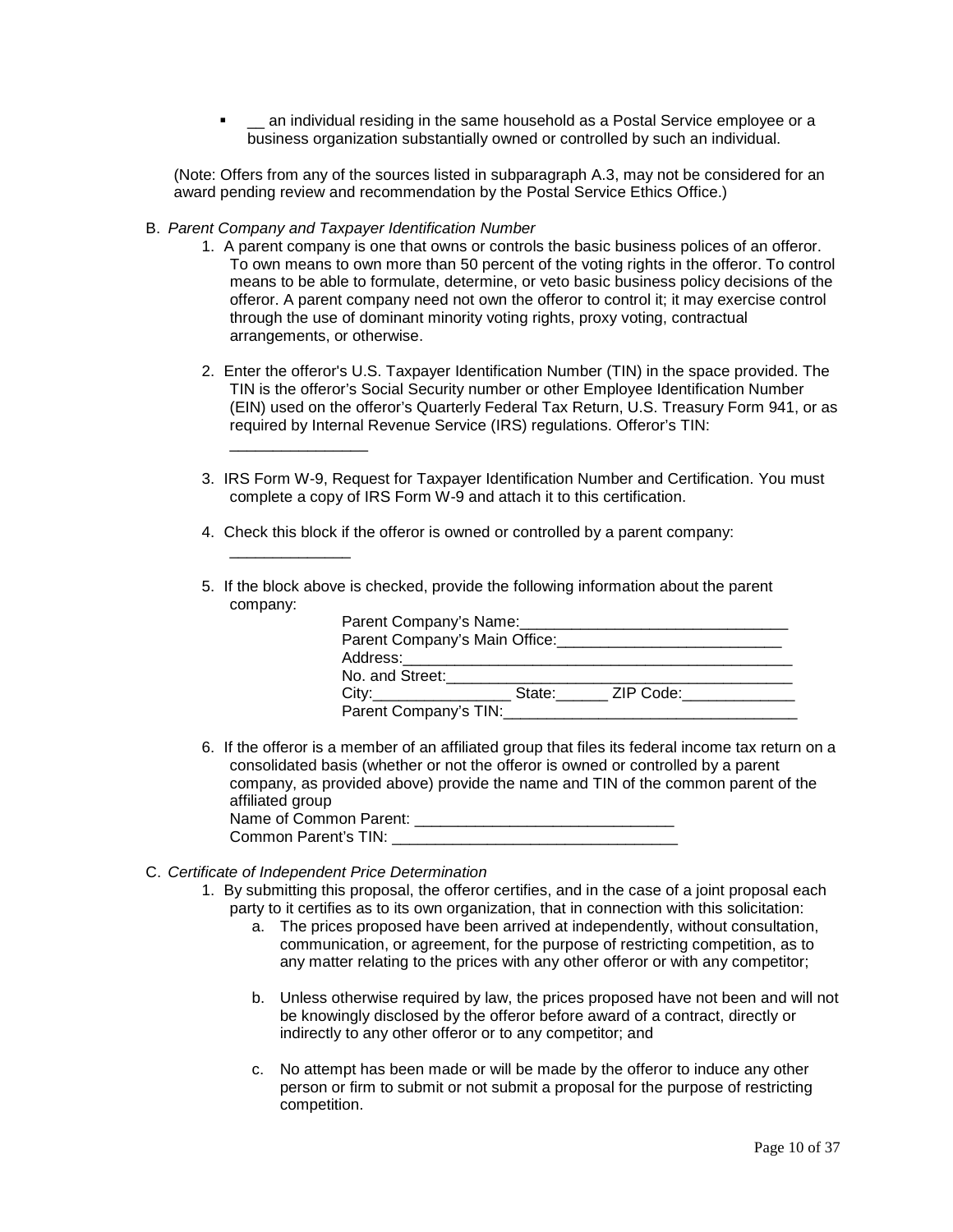- 2. Each person signing this proposal certifies that:
	- a. He or she is the person in the offeror's organization responsible for the decision as to the prices being offered herein and that he or she has not participated, and will not participate, in any action contrary to paragraph a above; or
	- b. He or she is not the person in the offeror's organization responsible for the decision as to the prices being offered but that he or she has been authorized in writing to act as agent for the persons responsible in certifying that they have not participated, and will not participate, in any action contrary to paragraph a above, and as their agent does hereby so certify; and he or she has not participated, and will not participate, in any action contrary to paragraph a above.
- 3. Modification or deletion of any provision in this certificate may result in the disregarding of the proposal as unacceptable. Any modification or deletion should be accompanied by a signed statement explaining the reasons and describing in detail any disclosure or communication.
- D. *Certification of Nonsegregated Facilities*
	- 1. By submitting this proposal, the offeror certifies that it does not and will not maintain or provide for its employees any segregated facilities at any of its establishments, and that it does not and will not permit its employees to perform services at any location under its control where segregated facilities are maintained. The offeror agrees that a breach of this certification is a violation of the Equal Opportunity clause in this contract.
	- 2. As used in this certification, segregated facilities means any waiting rooms, work areas, rest rooms or wash rooms, restaurants or other eating areas, time clocks, locker rooms or other storage or dressing areas, parking lots, drinking fountains, recreation or entertainment area, transportation, or housing facilities provided for employees that are segregated by explicit directive or are in fact segregated on the basis of race, color, religion, or national origin, because of habit, local custom, or otherwise.
	- 3. The offeror further agrees that (unless it has obtained identical certifications from proposed subcontractors for specific time periods) it will obtain identical certifications from proposed subcontractors before awarding subcontracts exceeding \$10,000 that are not exempt from the provisions of the Equal Opportunity clause; that it will retain these certifications in its files; and that it will forward the following notice to these proposed subcontractors (except when they have submitted identical certifications for specific time periods):

Notice: A certification of nonsegregated facilities must be submitted before the award of a subcontract exceeding \$10,000 that is not exempt from the Equal Opportunity clause. The certification may be submitted either for each subcontract or for all subcontracts during a period (quarterly, semiannually, or annually).

- E. *Certification Regarding Debarment, Proposed Debarment, and Other Matters* (This certification must be completed with respect to any offer with a value of \$100,000 or more.)
	- 1. The offeror certifies, to the best of its knowledge and belief, that it or any of its principals:
		- a. Are \_\_\_ are not \_\_\_ presently debarred or proposed for debarment, or declared ineligible for the award of contracts by any Federal, state, or local agency;
		- b. Have \_\_\_\_ have not \_\_\_, within the three-year period preceding this offer, been convicted of or had a civil judgment rendered against them for commission of fraud or a criminal offense in connection with obtaining, attempting to obtain, or performing a public (Federal, state, or local) contract or subcontract; violation of Federal or state antitrust statutes relating to the submission of offers; or commission of embezzlement, theft, forgery, bribery,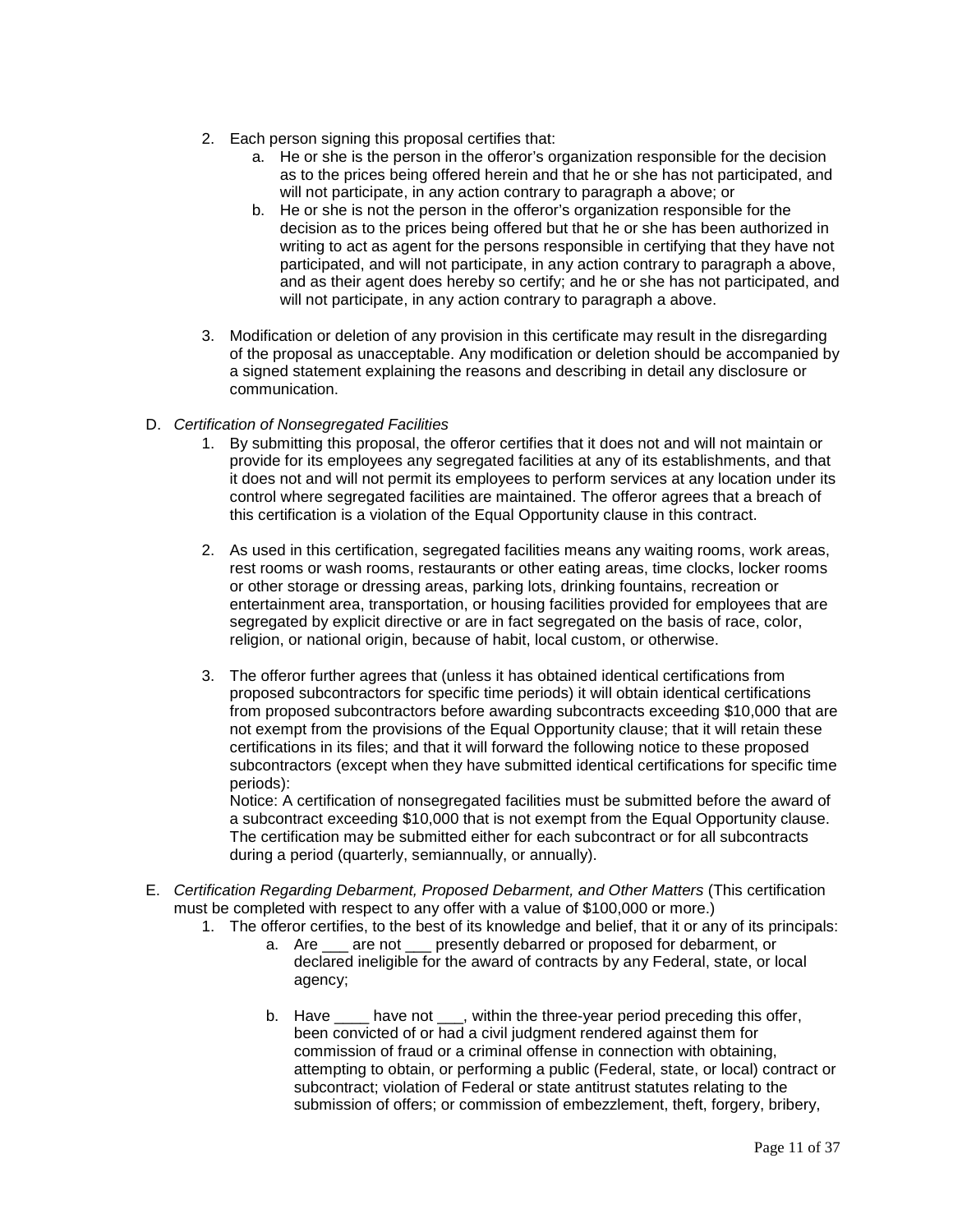falsification or destruction of records, making false statements, tax evasion, or receiving stolen property;

- c. Are \_\_\_ are not \_\_\_ presently indicted for, or otherwise criminally or civilly charged by a governmental entity with, commission of any of the offenses enumerated in subparagraph (b) above;
- d. Have \_\_\_ have not \_\_\_ within a three-year period preceding this offer, been convicted of or had a civil judgment rendered against them for commission of fraud or a criminal offense in conjunction with obtaining, attempting to obtain, or performing a public (Federal, state or local) contract or subcontract; violation of Federal or state antitrust statutes relating to the submission of offers; or commission of embezzlement, theft, forgery, bribery, falsification or destruction of records, making false statements, tax evasion or receiving stolen property; and
- e. Are are not presently indicted for, or otherwise criminally or civilly charged by a governmental entity with, commission of any of the offenses enumerated in subparagraph (d) above.
- 2. The offeror has \_\_\_ has not \_\_\_, within a three-year period preceding this offer, had one or more contracts terminated for default by any Federal, state, or local agency.
- 3. "Principals," for the purposes of this certification, means officers, directors, owners, partners, and other persons having primary management or supervisory responsibilities within a business entity (e.g., general manager, plant manager, head of a subsidiary, division, or business segment, and similar positions).
- 4. The offeror must provide immediate written notice to the contracting officer if, at any time prior to contract award, the offeror learns that its certification was erroneous when submitted or has become erroneous by reason of changed circumstances.
- 5. A certification that any of the items in E.1 and E.2 of this provision exists will not necessarily result in withholding of an award under this solicitation. However, the certification will be considered as part of the evaluation of the offeror's capability (see the Conduct Supplier Capability Analysis topic of the Evaluate Proposals task of Process Step 2: Evaluate Sources, in the Postal Service's *Supplying Practices*). The offeror's failure to furnish a certification or provide additional information requested by the contracting officer will affect the capability evaluation.
- 6. Nothing contained in the foregoing may be construed to require establishment of a system of records in order to render, in good faith, the certification required by E.1 and E.2 of this provision. The knowledge and information of an offeror is not required to exceed that which is normally possessed by a prudent person in the ordinary course of business dealings.
- 7. This certification concerns a matter within the jurisdiction of an agency of the United States and the making of a false, fictitious, or fraudulent certification may render the maker subject to prosecution under section 1001, Title 18, United States Code.
- 8. The certification in E.1 and E.2 of this provision is a material representation of fact upon which reliance was placed when making the award. If it is later determined that the offeror knowingly rendered an erroneous certification, in addition to other remedies available to the Postal Service, the contracting officer may terminate the contract resulting from this solicitation for default.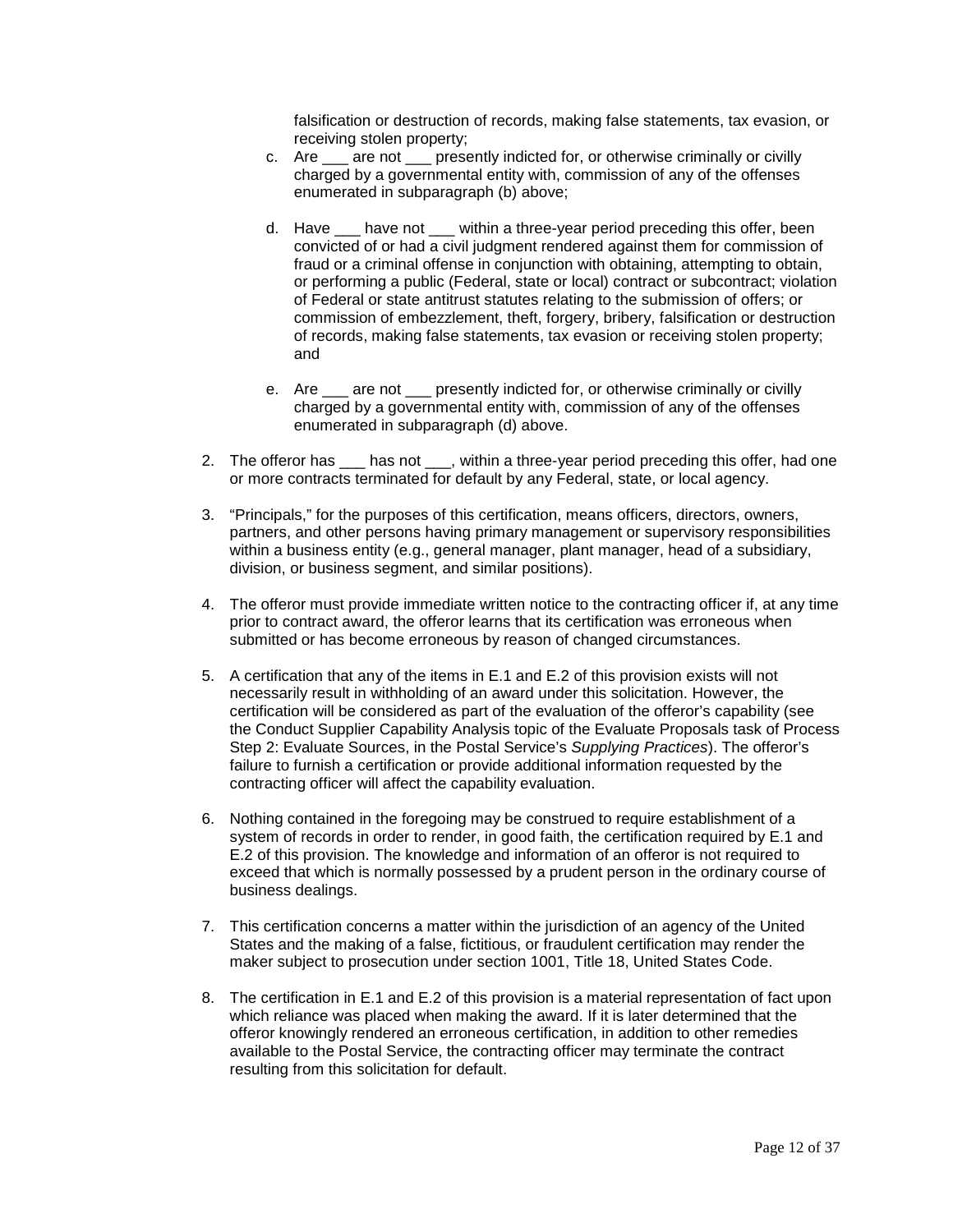## <span id="page-12-0"></span>**Provision 9-2: Preaward Equal Opportunity Compliance Review**

If the contract award will be \$10 million or more, the prospective supplier and its known first-tier subcontractors with subcontracts of \$10 million or more will be subject to a preaward compliance review. In order to qualify for award, the prospective supplier and first-tier subcontractors must be found in compliance pursuant to 41 CFR 60-1.20.

#### <span id="page-12-1"></span>**Instructions to Offerors Provision:**

In order for the Postal Service to evaluate proposals in accordance with the criteria stated in Provision 4- 2, the following information must be provided. In general, the offeror should be concerned with providing specific facts in lieu of broad generalizations and flowery descriptions. The offeror must also complete and return the Representations and Certifications (Provision 4-3). Instructions for proposal submittal are contained in the table below.

#### **All proposal submissions must be submitted electronically by the time and date indicated on Form 7435.**

Failure to submit the required information as outlined below may result in a proposal being deemed unacceptable. Unacceptable proposals may not be considered for evaluation or award.

| <b>Section</b> | <b>Criteria</b>                                    |  |  |  |
|----------------|----------------------------------------------------|--|--|--|
|                | <b>Supplier Eligibility</b>                        |  |  |  |
| 2              | Past Performance                                   |  |  |  |
| 3              | <b>Supplier Capability</b>                         |  |  |  |
| 4              | <b>Operations Plan</b>                             |  |  |  |
| 5              | Representations and Certifications (Provision 4-3) |  |  |  |
| 6              | Subcontracting Plan (If Applicable)                |  |  |  |
|                | Completed and Signed PS Form 7405                  |  |  |  |
| 8              | <b>Completed Price Worksheet</b>                   |  |  |  |

#### **Evaluation Factors**

• **Section 1- Supplier Eligibility**

The offeror must provide sufficient information for the evaluation team to determine that the offeror is eligible to perform all the services required for the full term of the resultant contract. Information submitted must allow the evaluators to determine the offeror's eligibility relating to the factors set forth in "Supplier Eligibility" in Provision 4-2, *Evaluation*.

#### • **Section 2- Past Performance**

The offeror must provide sufficient information for the evaluation team to determine its performance level on contracts and other business arrangements of similar size and scope. Information submitted should allow the evaluators to determine the offeror's past performance relating to the factors set forth in "Past Performance," in Provision 4-2, *Evaluation*.

#### • **Section 3- Supplier Capability**

The offeror must provide sufficient information for the evaluation team to determine the offeror is able to perform all the services required for the full term of the resultant contract. Information submitted must allow the evaluators to determine the offeror's capability relating to the factors set forth in "Supplier Capability" in Provision 4-2, *Evaluation*. This solicitation should be addressed as though this is the first time an offeror is doing business with the Postal Service.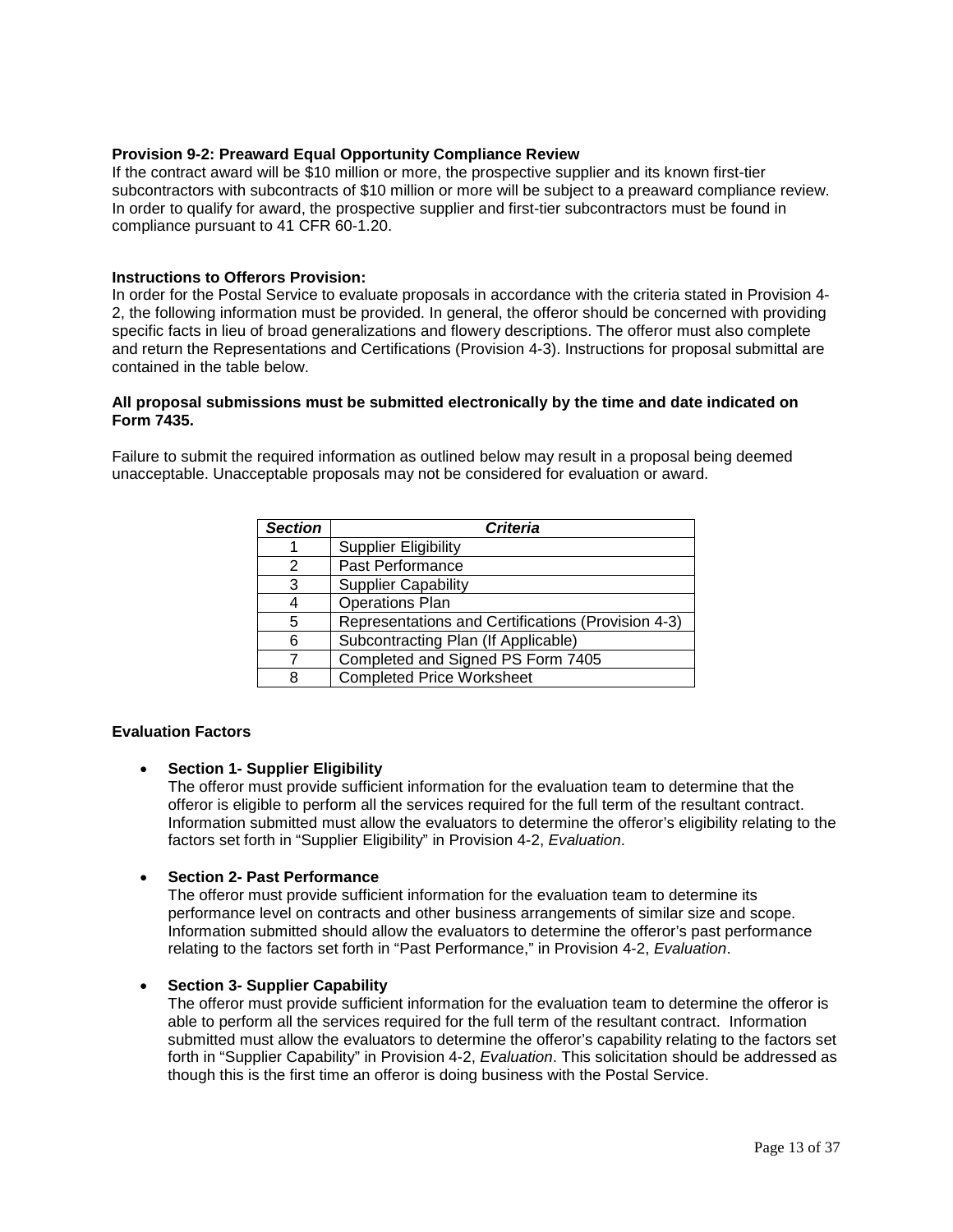#### • **Section 4- Operations Plan**

Offerors must provide an Operations Plan for dealing with normal daily operations, as well as unscheduled and unexpected events. The offeror must provide sufficient information for the evaluation team to determine the offeror's ability to implement and execute the proposed Operations Plan, as it responds to the factors set forth below in in Provision 4-2, *Evaluation*, "Operations Plan."

#### • **Section 5- Representations and Certifications**

The Representations and Certifications pursuant to Provision 4-3 must be executed and returned with the proposal.

#### • **Section 6- Subcontracting Plan (If applicable)**

A subcontracting plan is required if the proposal for the term of the contract is equal to or exceeds \$1,000,000 **or if** the supplier plans to use subcontractors to operate a part or all of the transportation service. For example, if a supplier proposes an annual rate of \$250,000 and the period of performance is four (4) years than a Subcontracting Plan would be required (\$250,000 x 4) = \$1,000,000. If required, the offeror is required to develop and submit a detailed subcontracting plan that meets the requirements of Clause 3-1 with its proposal. Lack of an approved plan may make the offeror ineligible for award.

A subcontract is defined as any agreement (other than one involving an employer-employee relationship) entered into between a Postal Service supplier and subcontractor calling for supplies or services required for performance of the contract or subcontract (reference Clause 3-1).

#### • **Section 7- PS Form 7405**

The offeror must provide a completed and signed PS Form 7405.

The following instructions should be closely followed in completing this form:

Item 1. Fill in the solicitation number, date of the solicitation, and the terminal points of the route exactly as they appear on the solicitation.

Item 2. In the first space, write out the exact amount of the offered price as calculated on the Price Worksheet Attachment. In the second space, insert the numerical amount. Make certain that the amounts set forth in both spaces are exactly the same.

Item 3. In blocks a, b, and c, enter the complete name, address and phone number of the offeror. Enter the offeror's DOT number in block d. Enter the Employer Identification Number (Social Security Number if the offeror is an individual) in block e. Complete blocks f and g only if proposals are being submitted for box delivery routes.

Complete the remainder of the form, including the appropriate certificate, and other items on the reverse, and sign the form as offeror.

#### • **Section 8- Completed Price Worksheet**

The offeror must provide its price proposal in accordance with the unit type(s) identified on PS Form 7405 using box 2 (Rate of Compensation). PS Form 7405 will be used to analyze each of the offeror's proposal(s). The offered price must include all elements of cost the offeror expects to incur in performing service. The rates may be carried out to a maximum of four decimal places.

The estimated per trip miles shown on the schedule or special notes are given only as information. Prior to submitting a proposal for a route, the offeror should determine the actual miles that must be covered. The contract price will neither be increased nor decreased if the actual distance is greater or less than advertised. Suppliers are expected to state all mileage necessary to accomplish the service to include any portal, fueling or other mileage necessary including any miles in excess of the stated schedule mileage.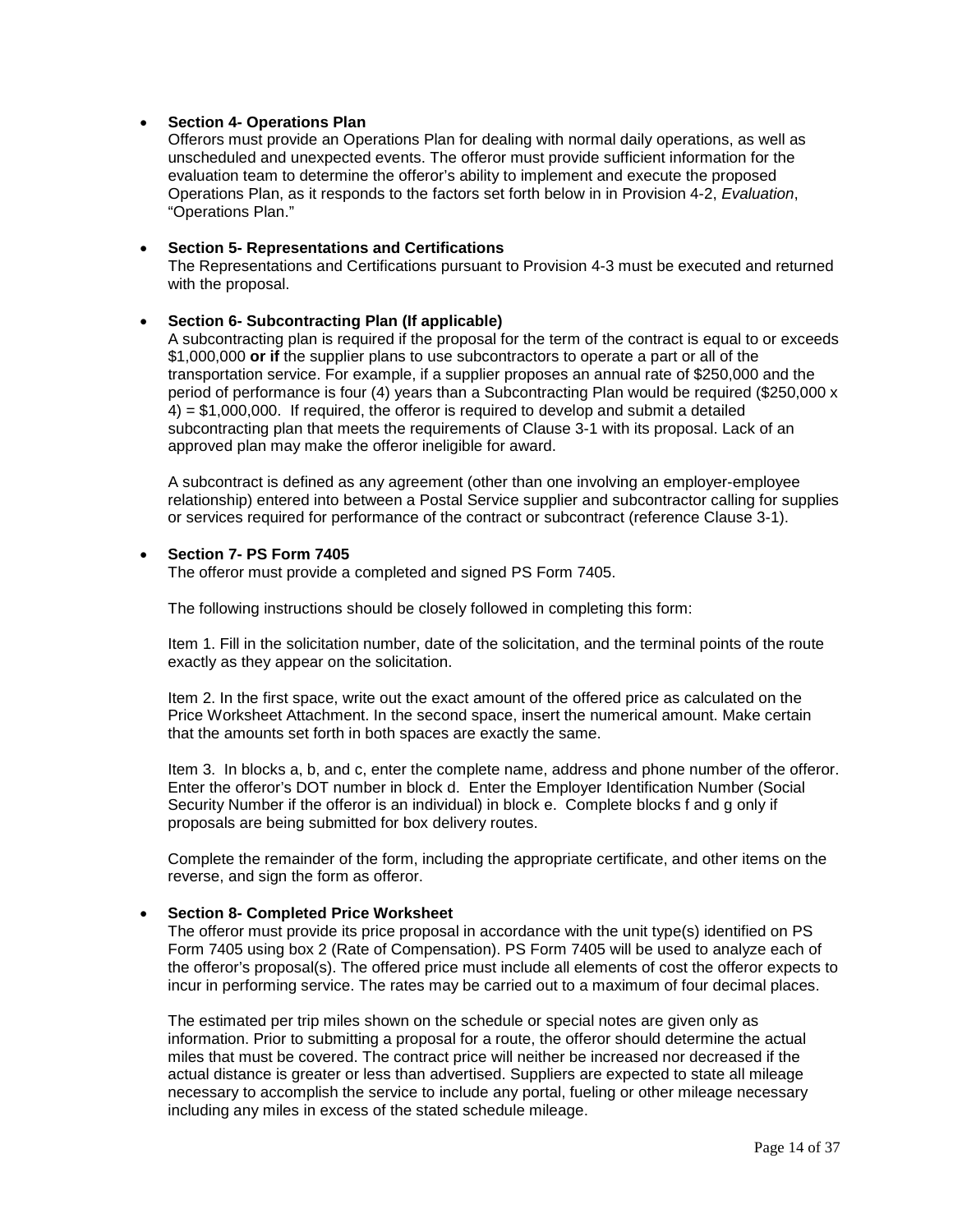The hours shown on the schedule are the Postal Service's estimates of the minimum hours necessary to operate the required trips and are believed to be substantially correct; they do not include wash-up time, vehicle inspections, etc. However, Suppliers are expected to state all hours necessary to accomplish the service in their cost proposal to include wash-up, vehicle inspection, and portal time even if it is in excess of the estimated schedule hours.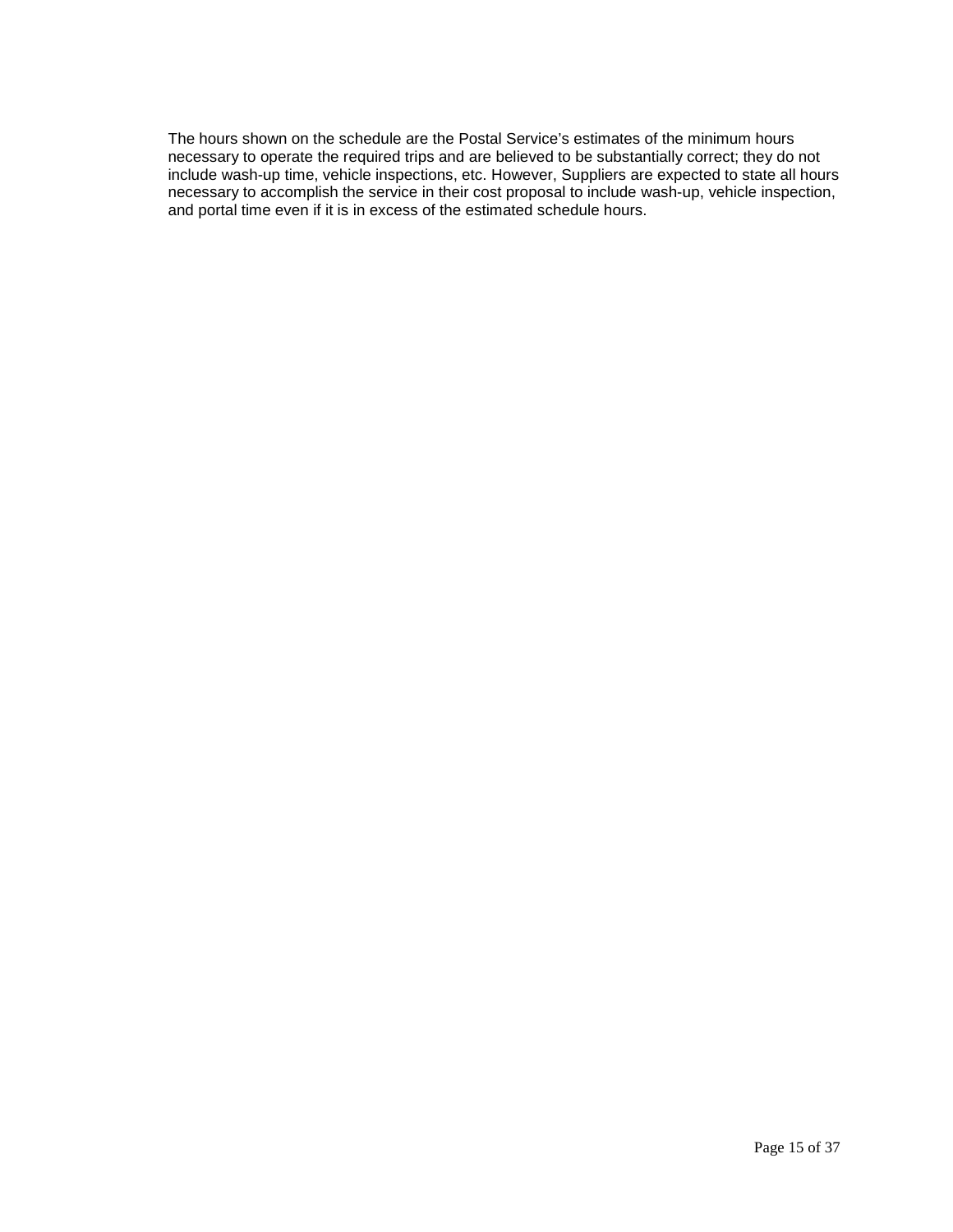## **PART 3 – CLAUSES**

#### <span id="page-15-1"></span><span id="page-15-0"></span>**Clause B1 Definitions (March 2006)**

As used in this contract, the following terms have the following meanings:

- a. Contracting Officer The person executing this contract on behalf of the Postal Service, and any other officer or employee who is a properly designated contracting officer; the term includes, except as otherwise provided in the contract, the authorized representative of a Contracting Officer acting within the limits of the authority conferred upon that person.
- b. Administrative Official See the Administrative Official Clause below
- c. Mail U.S. and foreign materials, equipment and supplies sent or carried in the postal system.
- d. Route The course of travel as described in this contract, as the same may be extended, curtailed, or otherwise altered in accordance with the terms of this contract.
- e. Supplier The person or persons, partnership or corporation that will be providing the service advertised in this solicitation.

## <span id="page-15-2"></span>**Clause B-3: Contract Type (March 2006) (Modified)**

This is a Fixed Price contract with Economic Price Adjustment. Adjustments will be made in accordance with the contract and Postal Service Management Instruction PM-4.4.1-2005-1 which can be found [http://about.usps.com/management-instructions/p441051.pdf.](http://about.usps.com/management-instructions/p441051.pdf) Any reference to the Purchasing Manual within the Management Instruction is hereby replaced with the Supplying Principles and Practices.

#### <span id="page-15-3"></span>**Clause B-9 Claims and Disputes (March 2006)**

- a. This contract is subject to the Contract Disputes Act of 1978 (41 U.S.C. 7101-7109) ("the Act" or "CDA").
- b. Except as provided in the Act, all disputes arising under or relating to this contract must be resolved under this clause.
- c. "Claim," as used in this clause, means a written demand or written assertion by one of the contracting parties seeking, as a matter of right, the payment of money in a sum certain, the adjustment or interpretation of contract terms, or other relief arising under or relating to this contract.

However, a written demand or written assertion by the supplier seeking the payment of money exceeding \$100,000 is not a claim under the Act until certified as required by subparagraph d.2 below. A voucher, invoice, or other routine request for payment that is not in dispute when submitted is not a claim under the Act. The submission may be converted to a claim under the Act by complying with the submission and certification requirements of this clause, if it is disputed either as to liability or amount is not acted upon in a reasonable time.

d.

(1) A claim by the supplier must be made in writing and submitted to the contracting officer for a written decision. A claim by the Postal Service against the supplier is subject to a written decision by the contracting officer.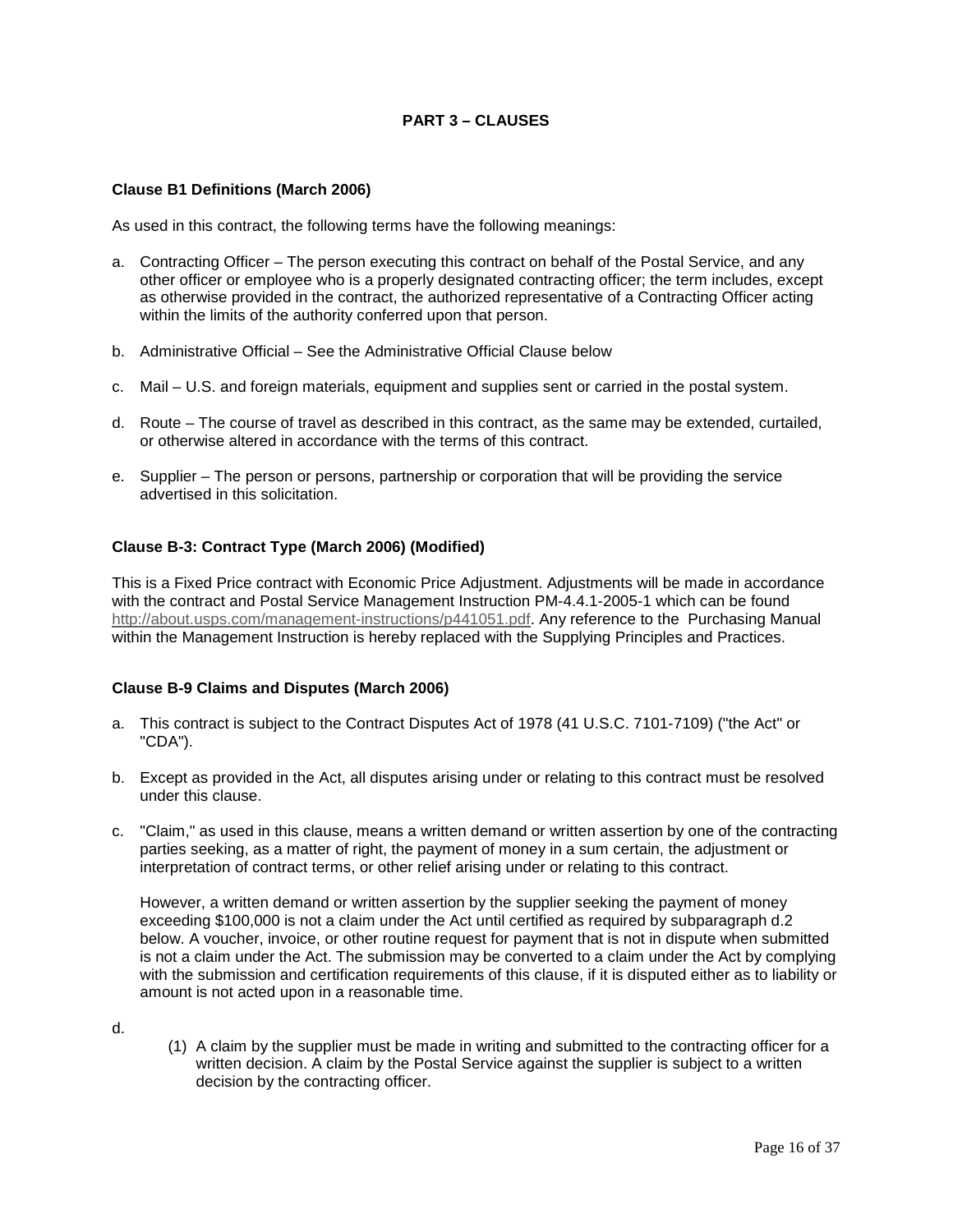- (2) For supplier claims exceeding \$100,000, the supplier must submit with the claim the following certification: "I certify that the claim is made in good faith, that the supporting data are accurate and complete to the best of my knowledge and belief, that the amount requested accurately reflects the contract adjustment for which the supplier believes the Postal Service is liable, and that I am duly authorized to certify the claim on behalf of the supplier."
- (3) The certification may be executed by any person duly authorized to bind the supplier with respect to the claim.
- e. For supplier claims of \$100,000 or less, the contracting officer must, if requested in writing by the supplier, render a decision within 60 days of the request. For supplier-certified claims over \$100,000, the contracting officer must, within 60 days, decide the claim or notify the supplier of the date by which the decision will be made.
- f. The contracting officer's decision is final unless the supplier appeals or files a suit as provided in the Act.
- g. When a CDA claim is submitted by or against a supplier, the parties by mutual consent may agree to use an alternative dispute resolution (ADR) process to assist in resolving the claim. A certification as described in d(2) of this clause must be provided for any claim, regardless of dollar amount, before ADR is used.
- h. The Postal Service will pay interest in the amount found due and unpaid from:
	- (1) The date the contracting officer receives the claim (properly certified, if required); or
	- (2) The date payment otherwise would be due, if that date is later, until the date of payment.
- i. Simple interest on claims will be paid at a rate determined in accordance with the Interest clause.
- j. The supplier must proceed diligently with performance of this contract, pending final resolution of any request for relief, claim, appeal, or action arising under the contract, and comply with any decision of the contracting officer.

#### <span id="page-16-0"></span>**Clause [B-15: Notice of Delay](http://blue.usps.gov/policy/clauses/clauses.htm) (March 2006)**

Immediately upon becoming aware of any difficulties that might delay deliveries under this contract, the supplier will notify the contracting officer in writing of them. The notification must identify the difficulties, the reasons for them, and the estimated period of delay anticipated. Failure to give notice may preclude later consideration of any request for an extension of contract time.

#### <span id="page-16-1"></span>**Clause B-16: Suspensions and Delays (March 2006)**

- a. If the performance of all or any part of the work of this contract is suspended, delayed, or interrupted by:
	- (1) An order or act of the contracting officer in administering this contract; or
	- (2) By a failure of the contracting officer to act within the time specified in this contract or within a reasonable time if not specified - an adjustment will be made for any increase in the cost of performance of this contract caused by the delay or interruption (including the costs incurred during any suspension or interruption). An adjustment will also be made in the delivery or performance dates and any other contractual term or condition affected by the suspension, delay, or interruption. However, no adjustment may be made under this clause for any delay or interruption to the extent that performance would have been delayed or interrupted by any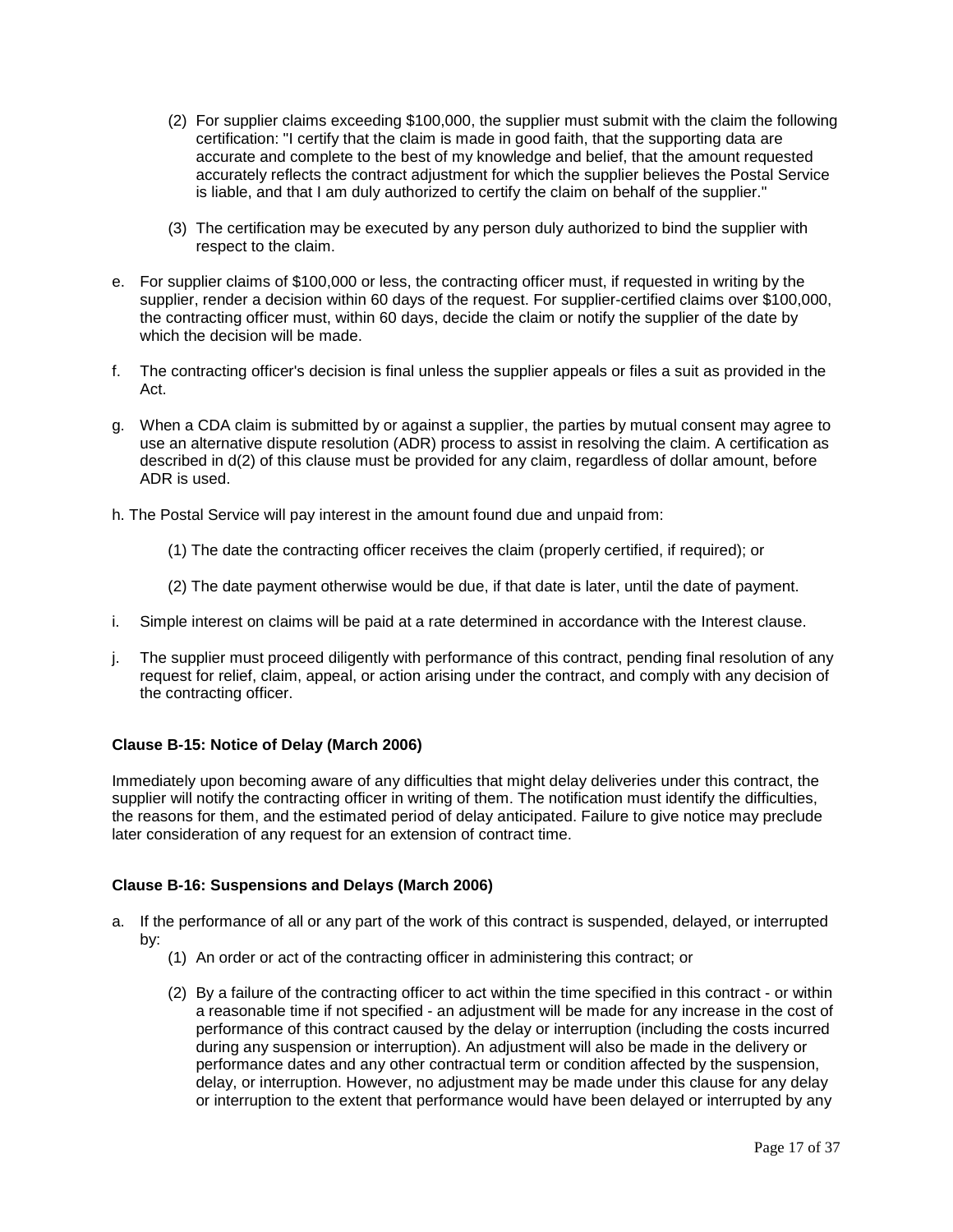other cause, including the fault or negligence of the supplier, or for which an adjustment is provided or excluded under any other term or condition of this contract.

- b. A claim under this clause will not be allowed:
	- (1) For any costs incurred more than 20 days before the supplier has notified the contracting officer in writing of the act or failure to act involved; and
	- (2) Unless the claim, in an amount stated, is asserted in writing as soon as practicable after the termination of the delay or interruption, but not later than the day of final payment under the contract.

#### <span id="page-17-0"></span>**Clause B-19 Excusable Delays (March 2006)**

- a. Except with respect to defaults of subcontractors, the supplier will not be in default by reason of any failure in performing this contract in accordance with its terms (including any failure by the supplier to make progress in the prosecution of the work that endangers performance) if the failure arises out of causes beyond the control and without the fault or negligence of the supplier. Such causes may include, but are not restricted to, acts of God or of the public enemy, acts of the government in its sovereign capacity or of the Postal Service in its contractual capacity, fires, floods, epidemics, quarantine restrictions, strikes, freight embargoes, and unusually severe weather, but in every case the failure to perform must be beyond the control and without the fault or negligence of the supplier.
- b. If failure to perform is caused by the failure of a subcontractor to perform or make progress and arises out of causes beyond the control of both the supplier and subcontractor, and without the fault or negligence of either of them, the supplier will not be deemed to be in default, unless:
	- (1) The supplies or services to be furnished by the subcontractor are obtainable from other sources;
	- (2) The contracting officer orders the supplier in writing to procure the supplies or services from other sources; and
	- (3) The supplier fails to comply reasonably with the order.
- c. Upon request of the supplier, the contracting officer will ascertain the facts and extent of failure, and if the contracting officer determines that any failure to perform was occasioned by any of the said causes, the delivery schedule will be revised accordingly, subject to the rights of the Postal Service under any termination clause included in this contract.
- d. As used in this clause, the terms "subcontractor" and "subcontractors" mean subcontractor(s) at any tier.

#### <span id="page-17-1"></span>**Clause B-22 Interest (March 2006)**

The Postal Service will pay interest on late payments and unearned prompt payment discounts in accordance with the Prompt Payment Act, 31 U.S.C. 3901 et seq., as amended by the Prompt Payment Act Amendments of 1988, P.L. 100-496.

#### <span id="page-17-2"></span>**Clause B-26: Protection of Postal Service Buildings, Equipment, and Vegetation (March 2006)**

The supplier must use reasonable care to avoid damaging buildings, equipment, and vegetation (such as trees, shrubs, and grass) on the Postal Service installation. If the supplier fails to do so and damages any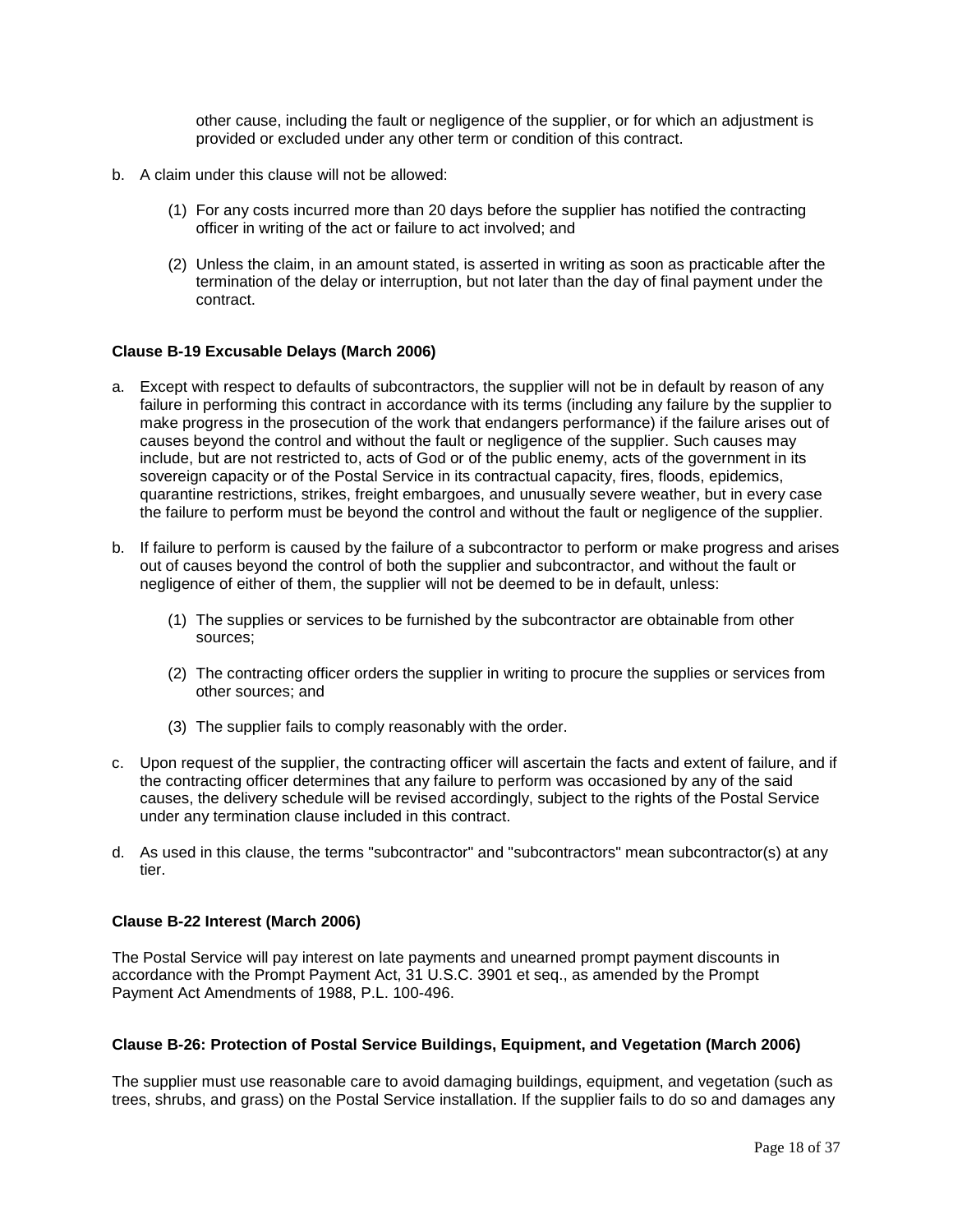buildings, equipment, or vegetation, the supplier must replace or repair the damage at no expense to the Postal Service, as directed by the contracting officer. If the supplier fails or refuses to make repair or replacement, the supplier will be liable for the cost of repair or replacement, which may be deducted from the contract price.

#### <span id="page-18-0"></span>**Clause B-30 Permits and Responsibilities (March 2006)**

The supplier is responsible, without additional expense to the Postal Service, for obtaining any necessary licenses and permits, and for complying with any applicable federal, state, and municipal laws, codes, and regulations in connection with the performance of the contract. The supplier is responsible for all damage to persons or property, including environmental damage that occurs as a result of its omission(s) or negligence. The supplier must take proper safety and health precautions to protect the work, the workers, the public, the environment, and the property of others.

## <span id="page-18-1"></span>**[Clause B-39: Indemnification \(March](http://blue.usps.gov/policy/clauses/clauses.htm) 2006)**

The supplier must save harmless and indemnify the Postal Service and its officers, agents, representatives, and employees from all claims, losses, damage, actions, causes of action, expenses, and/or liability resulting from, brought for, or on account of any personal injury or property damage received or sustained by any person, persons or property growing out of, occurring, or attributable to any work performed under or related to this contract, resulting in whole or in part from negligent acts or omissions of the supplier, any subcontractor, or any employee, agent, or representative of the supplier or any subcontractor.

## <span id="page-18-2"></span>**Clause B-64 Accountability of the Supplier (Highway) (March 2006)**

- a. The supplier must supervise its operations and the operations of its subcontractors which provide services under this contract personally or through representatives. The supplier or its supervising representatives must be easily accessible in the event of emergencies or interruptions in service.
- b. In all cases, the supplier will be strictly liable to the Postal Service for the Postal Service's actual damages if mail is subject to loss, rifling, damage, wrong delivery, depredation, and other mistreatment while in the custody and control of the supplier or its subcontractors. The supplier will also be accountable and answerable in damages for the faithful performance of all other obligations assumed under this contract, whether or not it has entrusted part or all of its performance to another, except
	- (1) The supplier is not liable for its failure to perform if the failure arises out of circumstances beyond its control, and without its fault or negligence, and
	- (2) The supplier is not liable for a failure of its subcontractors to perform if the subcontractor's failure arises out of circumstances beyond the supplier or the subcontractor's control, and without the fault or negligence of either.
- c. The supplier must faithfully account for and deliver to the Postal Service all
	- (1) Mail,
	- (2) Moneys, and
	- (3) Other property of any kind belonging to or entrusted to the care of the Postal Service, that come into its possession during the term of this contract.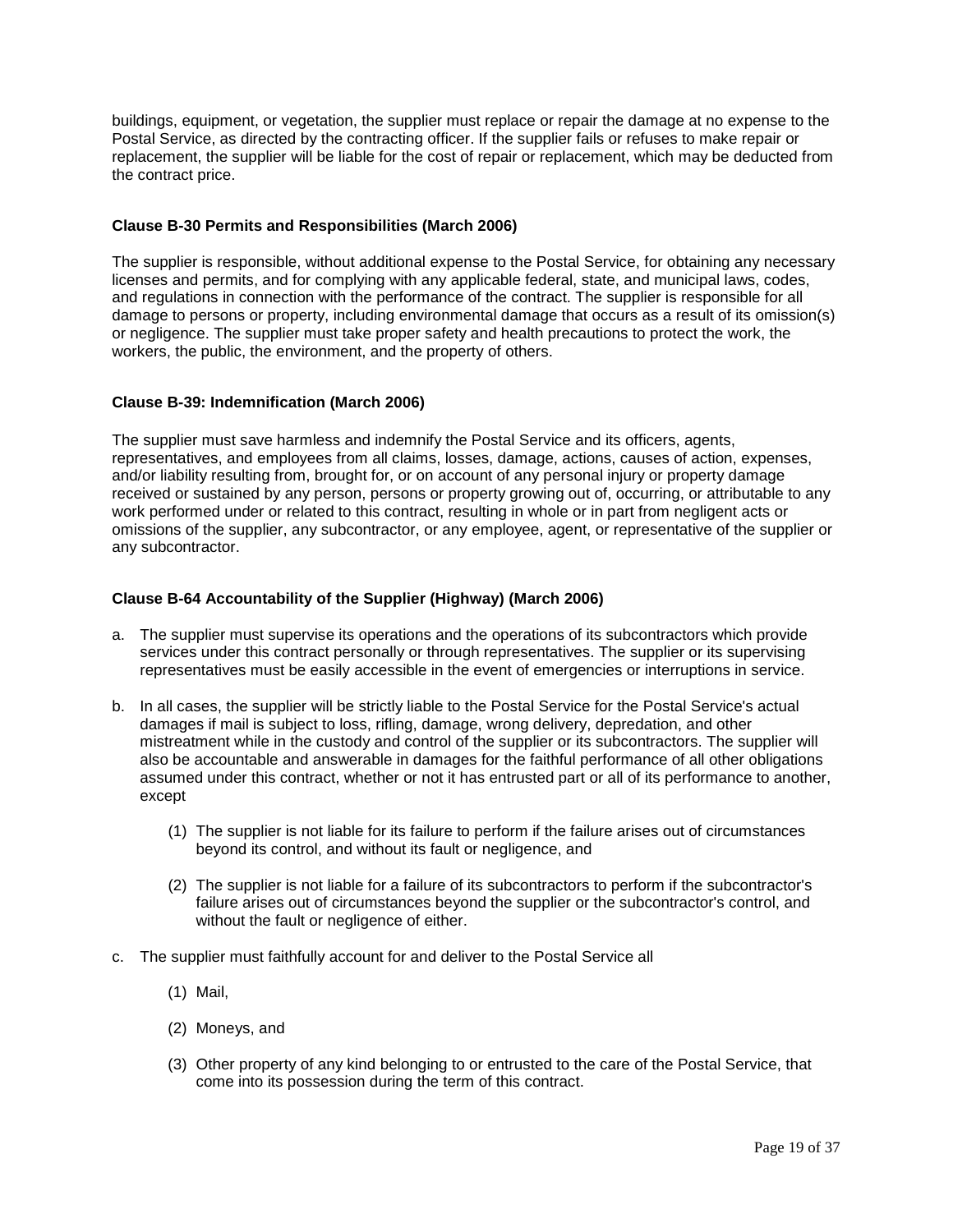d. The supplier must, promptly upon discovery, refund (i) any overpayment made by the Postal Service for service performed, or (ii) any payment for service not rendered.

#### <span id="page-19-0"></span>**Clause B-65: Adjustments to Compensation (March 2006) (Modified)**

Contract compensation may be adjusted, from time to time, by mutual agreement of the supplier and the contracting officer.

- a. Any such adjustments must be made in accordance with the provisions of this clause and any U.S. Postal Service Management Instruction governing adjustments in effect on the date of adjustment.
- b. In connection with an adjustment, the contracting officer may examine such records and books of account maintained by the supplier as the contracting officer may deem necessary.
- c. Adjustments in compensation pursuant to this clause will be memorialized by formal amendment to the contract.
- d. Should the Postal Service introduce procedures which affect the supplier's obligations with respect to the costs of taxes, the contract price will be adjusted with respect to those costs, pro rata, without entitlement to other compensation for those adjustments, subject to the resolution of any dispute about the adjustments under the Claims and Disputes clause.

## <span id="page-19-1"></span>**Clause B-67 Changes (Transportation) (March 2006) (Modified)**

- a. Service Changes
	- (1) Minor Service Changes. The contracting officer may, at any time, without consulting the supplier, issue orders directing an extension, curtailment, change in line of travel, revisions of route, or increase or decrease in frequency of service or number of trips and fixing an adjustment in the supplier's compensation which increases or decreases the supplier's rate of pay by no more than \$5,000 for Transportation Contracts and no more than \$2,500 for Contract Delivery Service Contracts. If the supplier believes the increase or decrease in contract price ordered by the Contracting Officer is not accurate, it may request an adjustment in compensation. The supplier will proceed diligently in accordance with minor service changes ordered unilaterally by the contracting officer. Disputes concerning such orders will be resolved pursuant to the Claims and Disputes clause.
	- (3) Other Service Changes. Service changes other than minor service changes, including increases or decreases in compensation, may be made by mutual agreement of the contracting officer and the supplier. Such changes will be memorialized by formal amendment to the contract. Upon execution of the bilateral amendment to the contract, the supplier waives all rights to further claims relating to the facts and events that gave rise to the service change.
- b. Extra Trips
	- (1) An extra trip is an additional trip of service operated on an infrequent time basis from the contract point of origin. Extra trips can be negotiated in advance of the performance when the contracting officer deems it appropriate. However, the contracting officer may order the supplier to perform such extra service at the pro rata contract rate. If no rate of pay for extra trips has been negotiated in advance, the supplier will nonetheless perform such extra trips as are ordered by the contracting officer and may, on an after-the-fact basis, request a lump sum reimbursement for the difference between costs incurred as a direct result of performing such extra trips and pro rata payment for such trips, provided that such claims costs are adequately supported by documentary evidence furnished to the contracting officer. Claims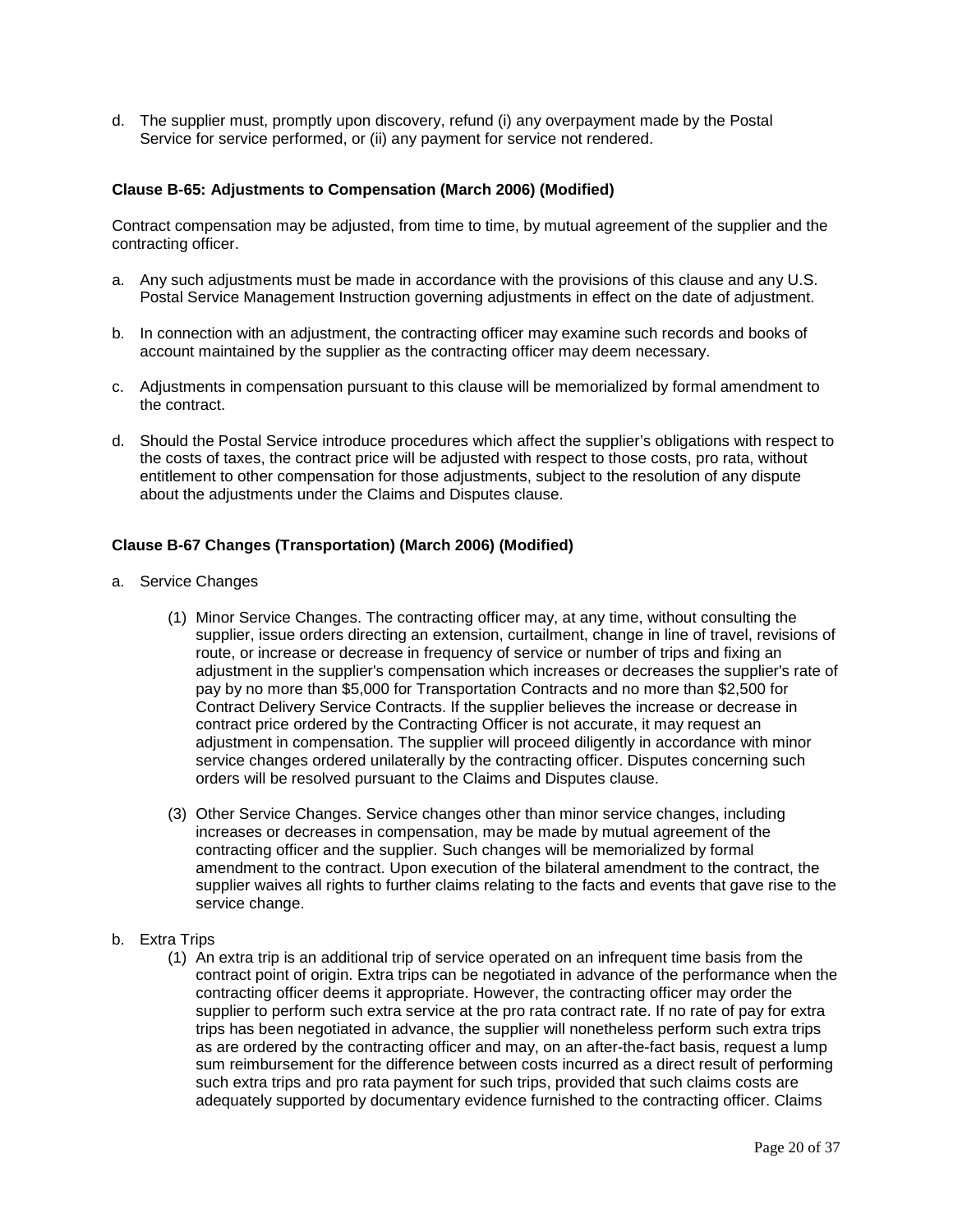for compensation above pro rata pay for extra trips must be filed in writing with the contracting officer, accompanied by full supporting documentation of costs, no later than 90 days after the performance of such extra trips. When the contracting officer has ordered several extra trips under a single order, the 90-day period begins on the date of performance of the last trip performed under such order. Failure to agree to such compensation above pro rata pay will be resolved under the Claims and Disputes clause.

- c. Detours When the regular line of travel of a contract route is impassable and the supplier performs full service over another and longer line of travel, the supplier's compensation will be equitably increased for such service; provided, however, that such increase;
	- (1) Comprises at least \$1.00 (one dollar) in an Postal Accounting Period, and
	- (2) Does not exceed an amount determined by multiplying the additional miles actually traveled by the rate per mile that applies to the trip on which the detour was made, determined by dividing the regular compensation for the trip by the regular number of miles.

Note: No payments will be made with respect to any detour not reported to the contracting officer or the contracting officer's designee within 90 days after the detoured service is performed.

## <span id="page-20-0"></span>**Clause B-68: Changes in Corporate Ownership or Officers (March 2006)**

- a. This clause applies only if the supplier is a corporation and it holds no other regular highway transportation contracts or the aggregate annual rate dollar value of any regular highway transportation contracts it holds is less than \$150,000.
- b. A principal owner is any individual, partnership, corporation, or other entity which holds 25 percent or more of the supplier's stock. Corporate officers are the President, Vice President, and Secretary.
- c. The supplier will furnish the contracting officer, in writing, the names of its principal owners and its corporate officers before contract award, renewal or novation.
- d. Except in the case of death or incapacity of one or more of the principal owners or corporate officers, the supplier must notify the contracting officer in writing not less than 30 days prior to any planned change in the principal owners or corporate officers.
- e. In the event of death or incapacity of one or more of the principal owners or corporate officers, the supplier must notify the contracting officer in writing within 30 days.

#### <span id="page-20-1"></span>**Clause B-69 Events of Default (March 2006) (MODIFIED)**

The supplier's right to perform this contract is subject to termination under the clause entitled Termination for Default. The following constitute events of default, and this contract may be terminated pursuant to that Clause.

- a. The supplier's failure to perform service according to the terms of the contract;
- b. If the supplier has been administratively determined to have violated Postal laws and regulations and other laws related to the performance of the service;
- c. Failure to follow the instructions of the contracting officer;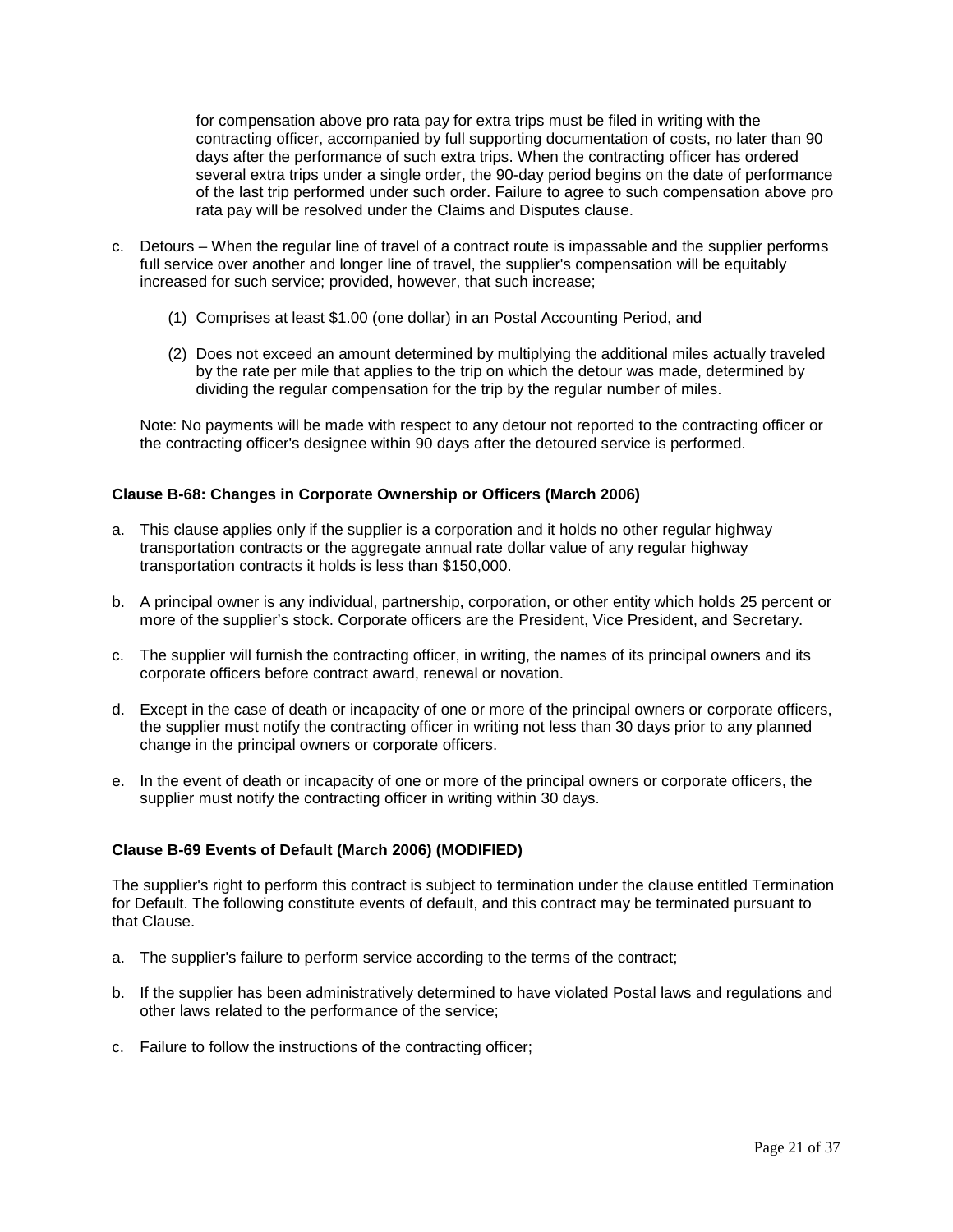- d. If the supplier transfers or assigns his contract, except as authorized herein, or sublets the whole or a portion of this contract contrary to the applicable provisions of the U.S. Postal Service Supplying Principles and Practices or without any required approval of the contracting officer;
- e. If the supplier combines to prevent others from proposing for the performance of Postal Service contracts;
- f. The supplier's failure to properly account, deliver and pay over moneys, mail and other property pursuant to this contract;
- g. If the supplier or a partner, if the supplier is a partnership, or a principal owner or corporate officer, if the supplier is a corporation,
	- (1) has been or is, during the term of the contract, convicted of a crime of moral turpitude affecting his or her reliability or trustworthiness as a mail transportation supplier, such as any form of theft, fraud, embezzlement or assault, or
	- (2) associates with known criminals, or
	- (3) otherwise is not reliable, trustworthy or of good character
- h. Any breach by the supplier or subcontractor of any warranty contained in PS Form 7465, Transportation Services Subcontract;
- i. If the supplier allows any employed individual to operate a vehicle in connection with this contract who has a record indicating that it would be hazardous for that individual to do so;
- j. If the supplier's transportation equipment is insufficient, inadequate, or otherwise inappropriate for the service;
- k. If the supplier employs any individual in connection with the contract contrary to the instructions of the contracting officer;
- l. If at any time the supplier, its principal owners, corporate officers or personnel are disqualified by law or regulation from performing services under this contract, and upon notice thereof, the supplier fails to remove any such disqualification;
- m. If the supplier fails to establish and maintain continuously in effect insurance as required by this contract, or fails to provide proof of insurance prior to commencement of service and thereafter as required by the contracting officer;
- n. If the supplier fails to provide any notification of a change in principal owners or corporate officers which this contract may require; or
- o. If the supplier materially breaches any other requirement or clause of this contract;
- p. When a supplier has multiple contracts with the Postal Service, a material breach under one contract may be grounds for termination of the supplier's remaining contracts, if the contracting officer determines that termination is in the best interests of the Postal Service.

#### <span id="page-21-0"></span>**Clause B-74: Payment (Highway) (March 2006) (Modified)**

a. Scheduled Payments – The Accounting Service Center (ASC) will pay the supplier automatically at the conclusion of each month for which payment is due. Since the fixed price should be expressed as an annual rate, payment will be computed by dividing the annual rate stated in this contract by 365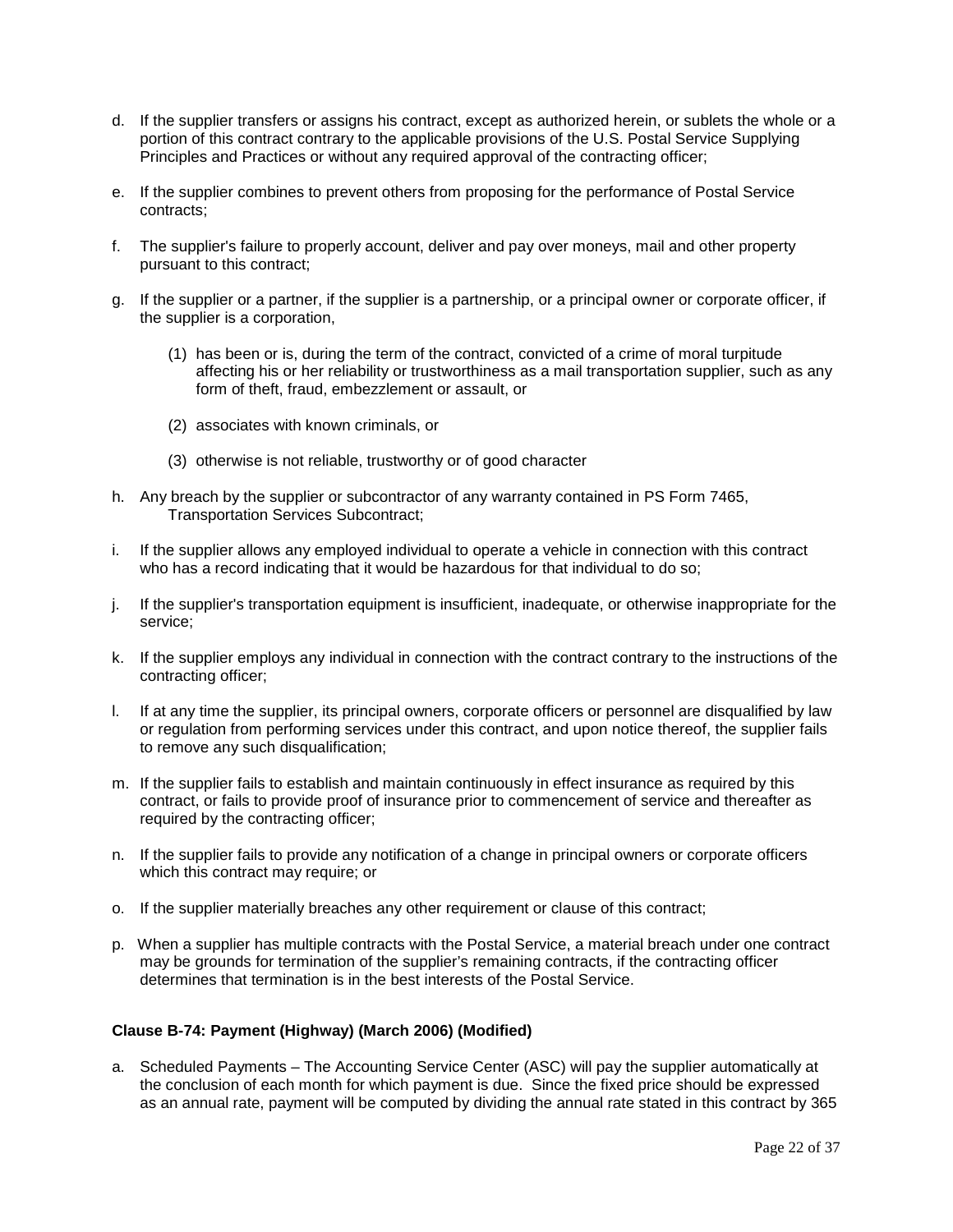(or 366 for a leap year), and multiplying that result by the number of days in that month. If this contract ends before the end of a month, payment will be based on the number of days within that period during which the contract was in force. The leap year calculation begins on July 1 of the year before the leap year.

b. Payment for Extra Service –Compensation will be based upon the unit rate, multiplied by the actual number of units performed.

#### <span id="page-22-0"></span>**Clause B-77 Protection of the Mail (March 2006)**

The supplier must protect and safeguard the mail from loss, theft, or damage while it is in the supplier's custody or control and prevent unauthorized persons from having access to the mail.

#### <span id="page-22-1"></span>**Clause B-78 Renewal (March 2006) (Surface Transportation) (Modified)**

In accordance with 39 U.S.C. § 5005, this contract may be renewed by mutual agreement of the parties. If the Postal Service desires to renew a surface transportation contract, the Postal Service will notify the supplier prior to the expiration of the current contract and request a renewal proposal, which will be subject to negotiation. A renewal contract is considered a new contract award, not an extension of the current contract. The Postal Service reserves the right to decide not to enter into a renewed contract with the supplier.

#### <span id="page-22-2"></span>**Clause B-79 Forfeiture of Compensation (March 2006)**

If the supplier fails to perform a trip for any reason, the supplier will forfeit the compensation otherwise due for that trip. If the supplier fails to perform a trip, and such failure is due to the fault or negligence of the supplier or of its subcontractors, the supplier will be liable for all damages actually suffered by the Postal Service by reason of such failure.

#### <span id="page-22-3"></span>**Clause B-80 Laws and Regulations Applicable (March 2006)**

This contract and the services performed under it are subject to all applicable federal, state and local laws and regulations. The supplier will faithfully discharge all duties and obligations imposed by such laws and regulations, and will obtain and pay for all permits, licenses, and other authorities required to perform this contract.

#### <span id="page-22-4"></span>**Clause B-81: Information or Access by Third Parties (May 2006)**

The Postal Service retains exclusive authority to release any or all information about mail matter in the custody of the supplier and to permit access to that mail in the custody of the supplier. All requests by non-postal individuals (including employees of the supplier) for information about mail matter in the custody of the supplier or for access to mail in the custody of the supplier must be referred to the contracting officer or his or her designee.

#### <span id="page-22-5"></span>**Clause B-82: Access by Officials (March 2006)**

The supplier will deny access to the cargo compartment of a vehicle containing mail therein to Federal, state or local officials except at a postal facility and in the presence of a postal employee, unless to prevent damage to the vehicle or its contents.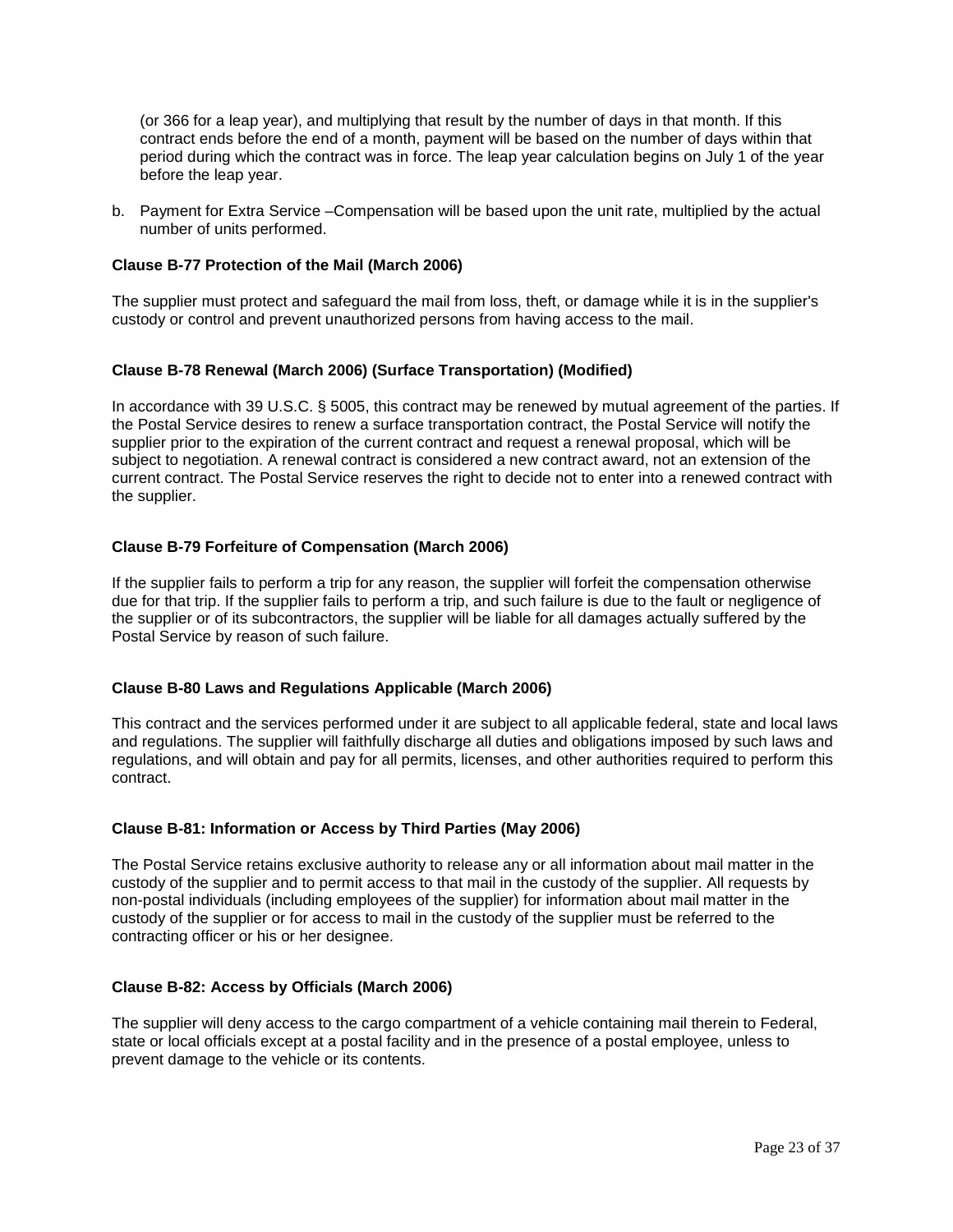## <span id="page-23-0"></span>**Clause 1-1: Privacy Protection (October 2014)**

In addition to other provisions of this contract, the supplier agrees to the following:

- a. *Privacy Act* If the supplier operates a system of records on behalf of the Postal Service, the Privacy Act (5 U.S.C. 522a), the Postal Service regulations at 39 CFR Parts 266–267, and Handbook AS-353, *Guide to Privacy, the Freedom of Information Act*, and Records Management and Appendix, apply to those records. The supplier is considered to operate a system of records if it maintains records (including collecting, using, revising, deleting, or disseminating records) from which information is retrieved by the name of an individual or by some number, symbol, or other identifier assigned to the individual. The supplier must comply with the Act and the Postal Service regulations and Handbook AS-353 in designing, developing, managing, and operating the system of records, including ensuring that records are current and accurate for their intended use, and incorporating adequate safeguards to prevent misuse or improper disclosure of personal information. Violations of the Act may subject the violator to criminal penalties.
- b. Information Pertaining to Individuals ("Personal Information") If the supplier has access to Postal Service information pertaining to individuals (e.g. customer or employee information), including address information, whether collected online or offline by the Postal Service or by a supplier acting on its behalf, the supplier must comply with the following:
	- (1) General With regard to the Postal Service customer information to which it has access pursuant to this contract, the supplier has that access as an agent of the Postal Service and must adhere to its official Privacy Policy at [http://usps.com/privacypolicy.](http://usps.com/privacypolicy)
	- (2) Use, Ownership, and Nondisclosure The supplier may use Postal Service Personal Information solely for the purposes of this contract, and may not collect or use such information for non-Postal Service marketing, promotion, or any other purpose without the prior written approval of the contracting officer. The supplier may not maintain, access, or store (including archival back-ups) any Personal Information data outside the United States. The supplier must restrict access to such information to those employees who need the information to perform work under this contract, and must ensure that each such employee (including subcontractors' employees) sign a nondisclosure agreement, in a form suitable to the contracting officer, prior to being granted access to the information. The Postal Service retains sole ownership and rights to its Personal Information. Unless the contract states otherwise, upon completion of the contract the supplier must turn over all Postal Service Personal Information and any copies of the information, in any form the Personal Information or copies may exist, in its possession to the Postal Service. In addition, the supplier must certify that no Postal Service Personal Information and, if applicable, copies, have been retained unless otherwise authorized in writing by the contracting officer. If so required elsewhere in this contract, the information or copies must be destroyed by the supplier and the supplier must certify to the contracting officer that such destruction has taken place.
	- (3) Security Plan When applicable, and unless waived in writing by the contracting officer, the supplier must work with the Postal Service to develop and implement a security plan that addresses the protection of Personal Information. The plan will be incorporated into the contract and followed by the supplier, and must, at a minimum, address notification to the Postal Service of any security breach. If the contract does not include a security plan at the time of contract award, it must be added within 60 days after contract award.
	- (4) Breach Notification If there is any actual or suspected breach of any nature in the security of Postal Service data, including Personal Information, the supplier must notify the contracting officer and the Postal Service's Chief Privacy Officer as soon as practicable but no later than 24 hours following the detection of a suspected or confirmed breach. The supplier will be required to follow Postal Service policies regarding breach notification to customers and/or employees.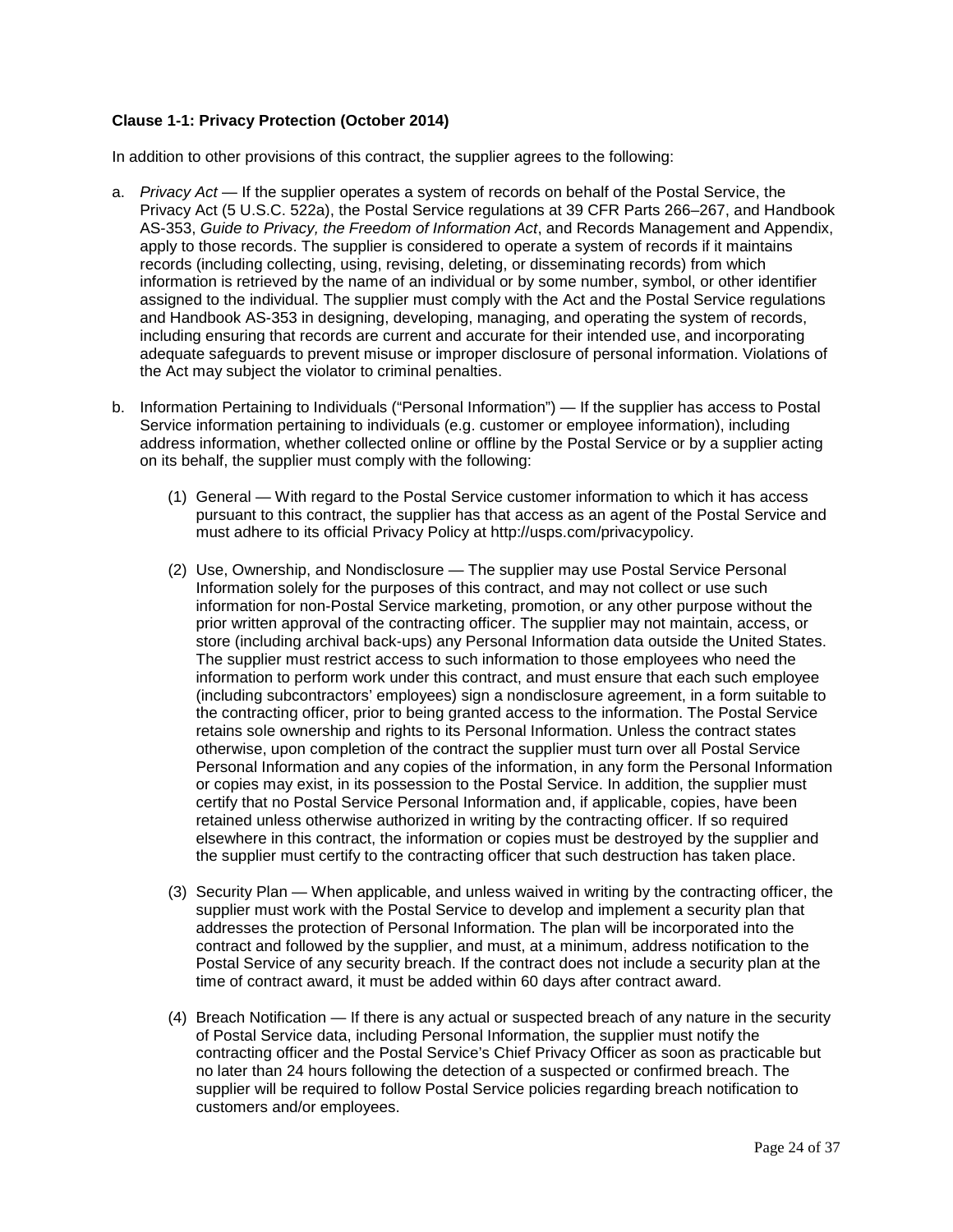Legal Demands for Information — If a legal demand is made for Postal Service Personal Information (such as by subpoena), the supplier must immediately notify the contracting officer and follow the applicable requirements in 39 CFR, sections 265.11 and 265.12. After notification, the Postal Service will determine whether and to what extent to comply with the legal demand. Should the Postal Service agree to or unsuccessfully resist a legal demand, the supplier may, with the written permission of the contracting officer, release the information specifically demanded.

- c. *Online Assistance* If the supplier assists in the design, development, or operation of a Postal Service customer Web site, or if it designs or places an ad banner, button, or link on a Postal Service Web site or any Web site on the Postal Service's behalf, the supplier must comply with the limitations set forth in the Official Postal Service Privacy Policy (see b.1, above). Exceptions to these limitations require the prior written approval of the contracting officer and the Postal Service's Chief Privacy Officer.
- d. *Marketing E-Mail* If the supplier assists the Postal Service in conducting a marketing e-mail campaign, the supplier does so as an agent of the Postal Service and must adhere to the Postal Service policies set out in Postal Service Management Instruction AS-350-2004-4, *Marketing E-mail*. Suppliers wishing to conduct marketing email campaigns to postal employees must first obtain the prior written approval of the contracting officer.
- e. *Audits* The Postal Service may audit the supplier's compliance with the requirements of this clause, including through the use of online compliance software.
- f. *Indemnification* The supplier will indemnify the Postal Service against all liability (including costs and fees) for damages arising out of violations of this clause.
- g. *Flow-down* The supplier will flow this clause down to any and all subcontractors.

#### <span id="page-24-0"></span>**Clause 1-7 Organizational Conflicts of Interest (March 2006)**

- a. Warranty Against Existing Conflicts of Interest. The supplier warrants and represents that, to the best of its knowledge and belief, it does not presently have organizational conflicts of interest that would diminish its capacity to provide impartial, technically sound, objective research assistance or advice, or would result in a biased work product, or might result in an unfair competitive advantage, except for advantages flowing from the normal benefits of performing this agreement.
- b. Restrictions on Contracting. The supplier agrees that during the term of this agreement, any extensions thereto, and for a period of 2 years thereafter, neither the supplier nor its affiliates will perform any of the following:
	- (1) Compete for any Postal Service contract for production of any product for which the supplier prepared any work statement or specifications or conducted any studies or performed any task under this agreement.
	- (2) Contract (as the provider of a component or the provider of research or consulting services) with any offeror competing for any Postal Service contract for production of any product for which the supplier prepared any work statements or specifications or conducted any studies or performed any task under this agreement.
	- (3) Contract (as the provider of a component or the provider of research or consulting services) with the offeror which wins award of a Postal Service contract for production of any product for which the supplier prepared any work statement or specifications or conducted any studies or performed any task under this agreement.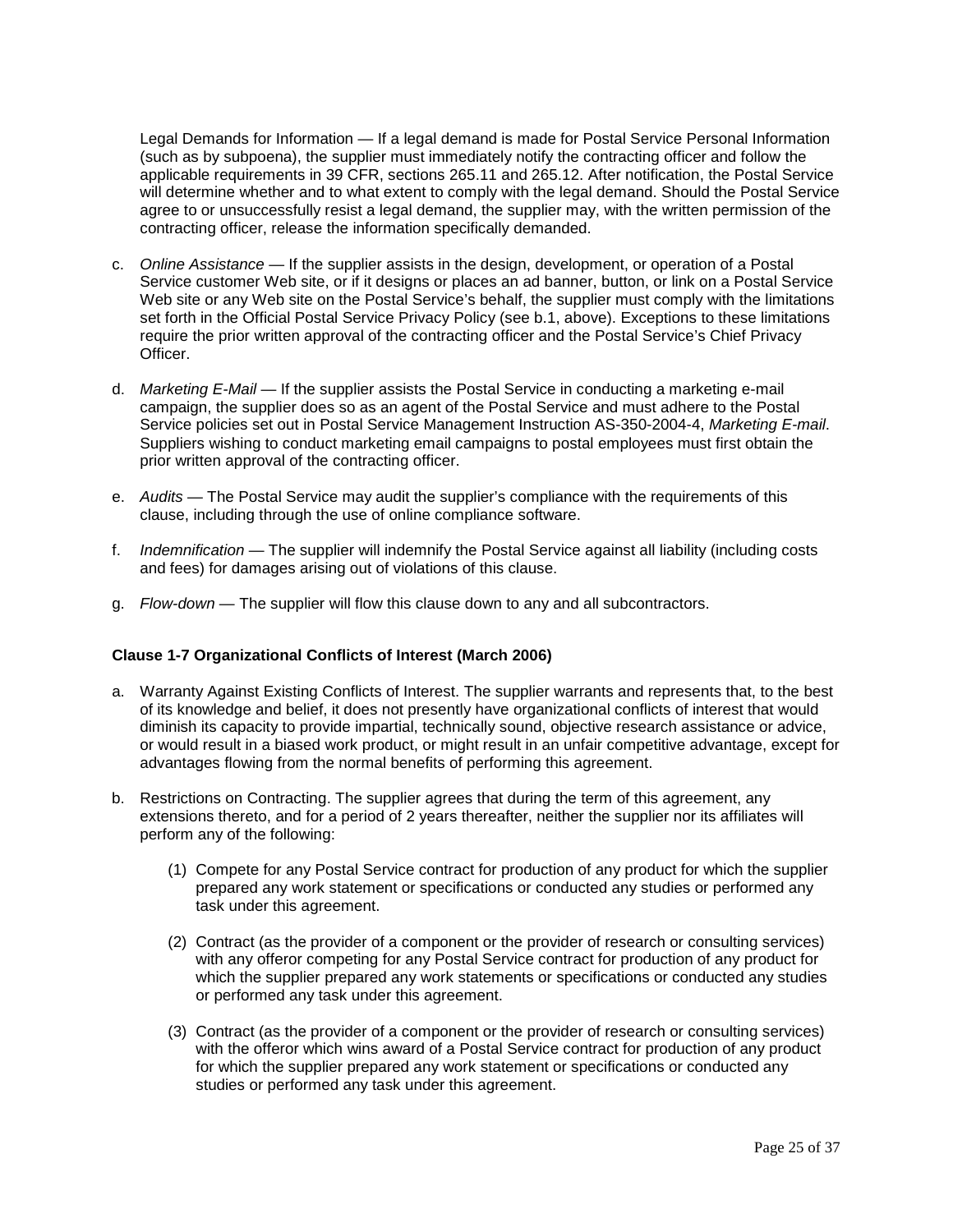- c. Possible Future Conflicts of Interest. The supplier agrees that, if after award of this agreement, it discovers any organizational conflict of interest that would diminish its capacity to provide impartial, technically sound, objective research assistance or advice, or would result in a biased work product, or might result in an unfair competitive advantage, except advantages flowing from the normal benefits of performing this agreement, the supplier will make an immediate and full disclosure in writing to the contracting officer, including a description of the action the supplier has taken or proposes to take to avoid, eliminate, or neutralize this conflict of interest.
- d. Nondisclosure of Confidential Material
	- (1) The supplier recognizes that, in performing this agreement, it may receive confidential information. To the extent that and for as long as the information is confidential, the supplier agrees to take the steps necessary to prevent its disclosure to any third party without the prior written consent of the contracting officer.
	- (2) The supplier agrees to indoctrinate its personnel who will have access to confidential information as to the confidential nature of the information, and the relationship under which the supplier has possession of this information.
	- (3) The supplier agrees to limit access to the confidential information obtained, generated, or derived, and to limit participation in the performance of orders under this agreement to those employees whose services are necessary for performing them.
- e. Postal Service Remedy. If the supplier breaches or violates any of the warranties, covenants, restrictions, disclosures or nondisclosures set forth under this clause, the Postal Service may terminate this agreement, in addition to any other remedy it may have for damages or injunctive relief.

## <span id="page-25-0"></span>**Clause 1-11 Prohibition Against Contracting with Former Officers or PCES Executives (March 2006)**

During the performance of this contract, former Postal officers or Postal Career Executive Service (PCES) executives are prohibited from employment by the contractor as key personnel, experts or consultants, if such individuals, within 1 year after their retirement from the Postal Service, would be performing substantially the same duties as they performed during their career with the Postal Service.

## <span id="page-25-1"></span>**Clause 1-12 Use of Former Postal Service Employees (March 2006)**

During the term of this contract, the supplier must identify any former Postal Service employees it proposes to be engaged, directly or indirectly, in contract performance. Such individuals may not commence performance without the contracting officer's prior approval. If the contracting officer does not provide such approval, the supplier must replace the proposed individual former employee with another individual equally qualified to provide the services called for in the contract.

## <span id="page-25-2"></span>**Clause 2-19 Option to Extend (Services Contract) (March 2006)**

The Postal Service may require the supplier to continue to perform any or all items of services under this contract within the limits stated in the Schedule. The contracting officer may exercise this option, at any time within the contract period of performance, by giving written notice to the supplier. The rates set forth in the Schedule will apply to any extension made under this option clause.

For purposes of continuity of service, the contracting officer may unilaterally extend the contract up to a period of ninety (90) days at any time prior to the end of the contract's current period of performance in order to allow for the support of any phase-in/phase-out transition activities.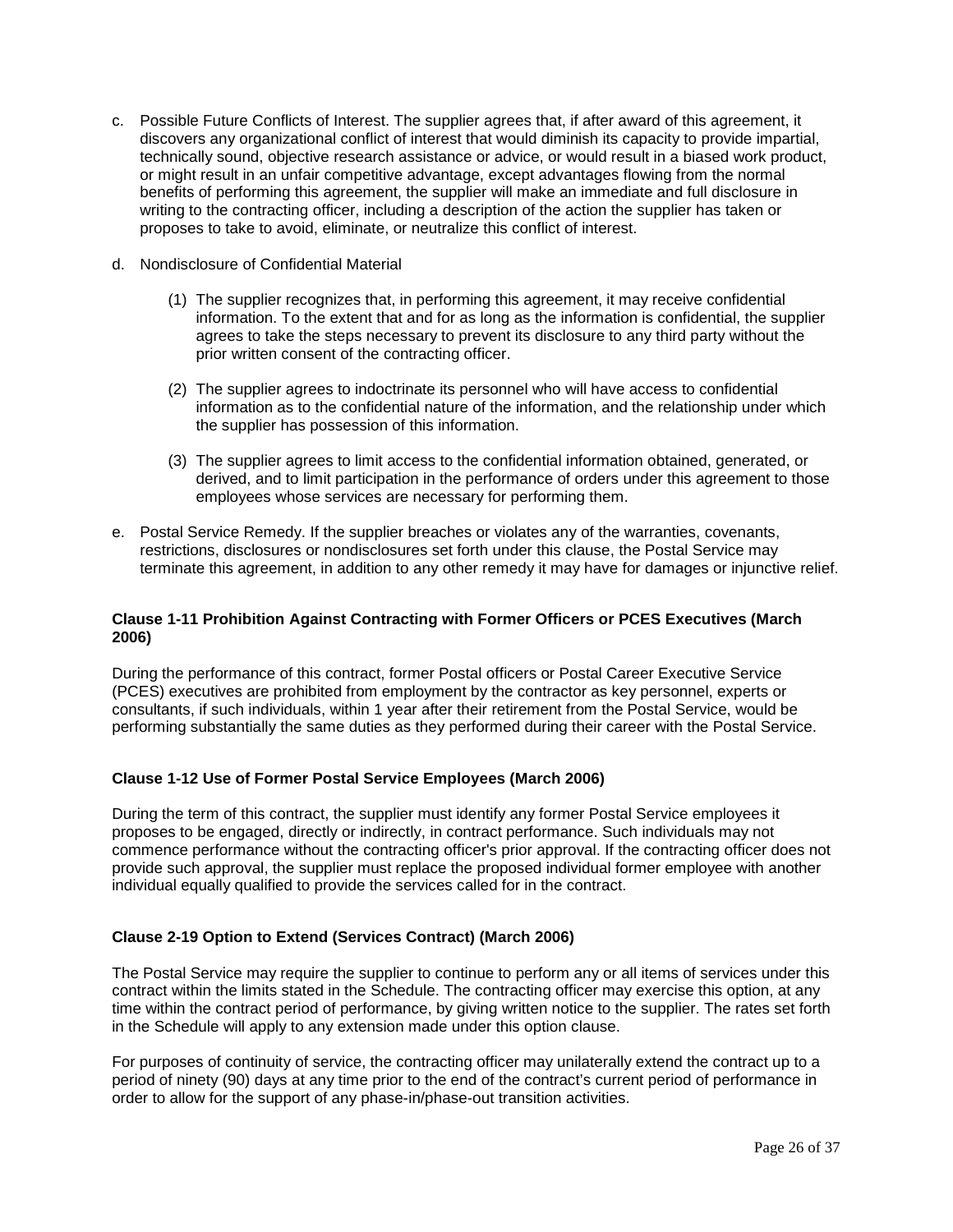## <span id="page-26-0"></span>**Clause 3-1 Small, Minority, and Woman-Owned Business Subcontracting Requirements (February 2018)**

- a. All suppliers, except small businesses, must have an approved subcontracting plan for contracts estimated or valued at \$1 million or more at time of award. A subcontracting plan is also required when contracts awarded at less than \$1 million reach or exceed the \$1 million threshold during contract performance. The plan must be specific to this contract, and separately address subcontracting with small-, minority-, and woman-owned businesses. A plan approved by the Postal Service must be included in and made a part of the contract. A subcontract is defined as any agreement (other than one involving an employer-employee relationship) entered into by a Postal Service supplier or subcontractor calling for goods or services required for performance of the contract or subcontract.
- b. The supplier's subcontracting plan must include the following:
	- (1) Goals, in terms of percentages of the total amount of this contract that the supplier will endeavor to subcontract to small-, minority-, and woman-owned businesses. The supplier must include all subcontracts that contribute to contract performance, and may include a proportionate share of goods and services that are normally allocated as indirect costs.
	- (2) A statement of the:
		- a. Total dollars planned to be subcontracted under this contract. For indefinite-delivery contracts, this amount would be based upon the minimum and maximum and stated as a total dollar range; and
		- b. Total of that amount planned to be subcontracted to small-, minority-, and womanowned businesses. For indefinite-delivery contracts, this amount would be based upon the minimum and maximum and stated as a total dollar range.
	- (3) A description of the principal types of goods and services to be subcontracted under this contract, identifying the types planned for subcontracting to small-, minority-, and womanowned businesses.
	- (4) A description of the method used to develop the subcontracting goals for this contract.
	- (5) A description of the method used to identify potential sources for solicitation purposes and a description of efforts the supplier will make to ensure that small-, minority-, and womanowned businesses have an equitable opportunity to compete for subcontracts.
	- (6) A statement as to whether the offer included indirect costs in establishing subcontracting goals for this contract and a description of the method used to determine the proportionate share of indirect costs to be incurred with small-, minority-, and woman-owned businesses.
	- (7) The name of the individual employed by the supplier who will administer the subcontracting program and a description of the individual's duties.
	- (8) Assurances that the supplier will require all subcontractors receiving subcontracts in excess of \$1 million to adopt a plan similar to the plan agreed to by the supplier.
	- (9) A description of the types of records the supplier will maintain to demonstrate compliance with the requirements and goals in the plan for this contract. The records must include at least the following:
		- a. Source lists, guides, and other data identifying small-, minority-, and woman-owned businesses;
		- b. Organizations contacted in an attempt to locate sources that are small-, minority-, and woman-owned businesses;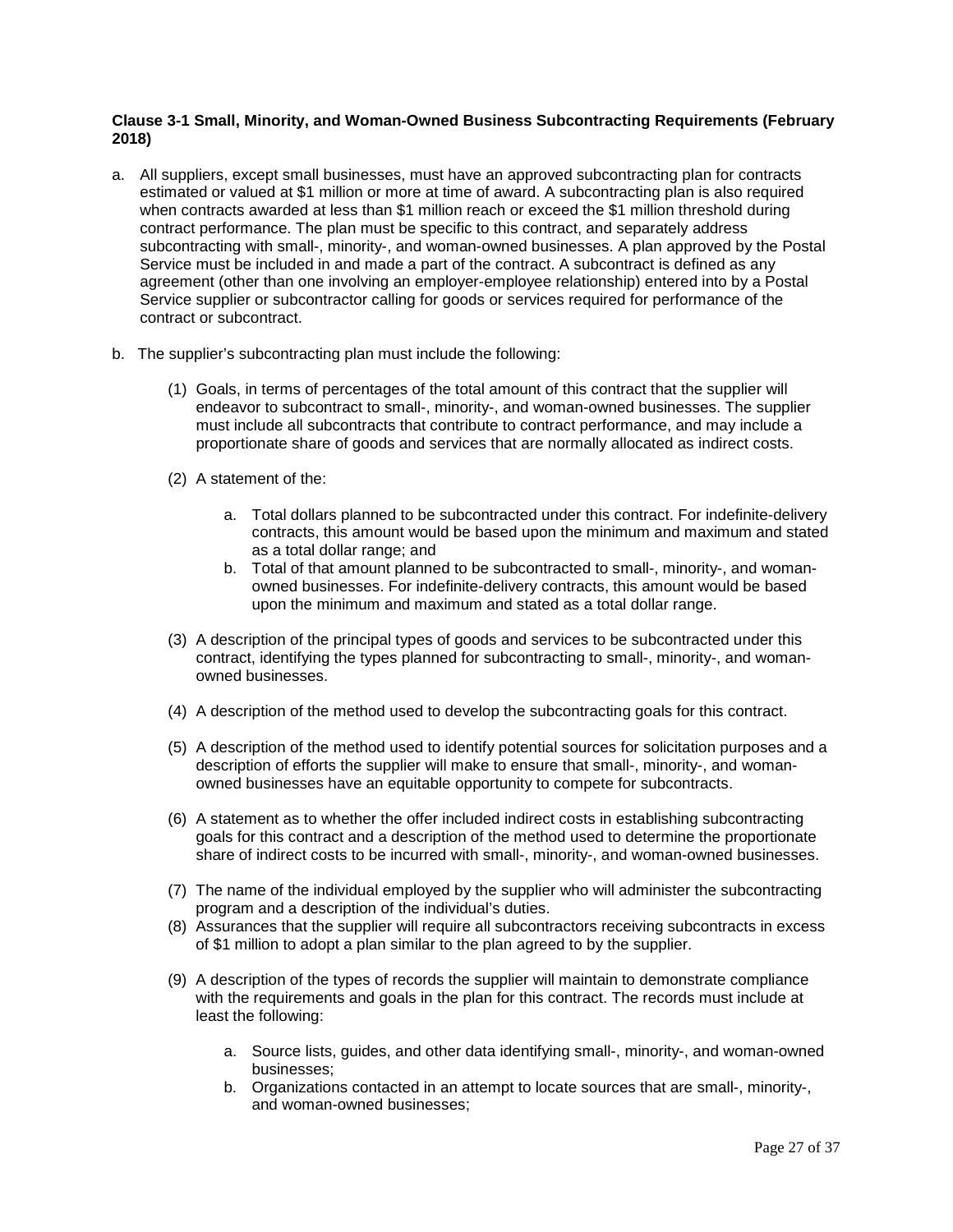- c. Records on each subcontract solicitation resulting in an award of more than \$100,000, indicating whether small-, minority-, or woman-owned businesses were solicited and if not, why not; and
- d. Records to support subcontract award data, including the name, address, and business size of each subcontractor.
- c. *Reports.* The supplier must provide reports on subcontracting activity under this contract on a semiannual basis. Should a contract be awarded and completed within the semi-annual reporting period, a report of subcontracting activity is still required. The report must be one of the types described in Clause 3-2: Participation of Small-, Minority-, and Woman-Owned Businesses.

## <span id="page-27-0"></span>**Clause 3-2 Participation of Small, Minority, and Woman-Owned Businesses (February 2018)**

- a. The policy of the Postal Service is to encourage the participation of small-, minority-, and womanowned business in its purchases of goods and services to the maximum extent practicable consistent with efficient contract performance. The supplier agrees to follow the same policy in performing this contract, and also agrees that any awarded subcontract will follow the same policy by including this clause within contracts with subcontractors.
- b. When a contract is estimated or valued at \$500,000 or more, or when a contract reaches or exceeds the \$500,000 threshold during contract performance, the supplier must submit semi-annual reports on its subcontracting activity under this contract via a reporting method as specified by the Postal Service. Subject to the agreement of the supplier and the Postal Service, the supplier will report subcontracting activity on one of the following bases:
	- (1) Showing the dollar amount of payments made to subcontractors during the reporting period;
	- (2) Showing subcontracting activity that is allocable to this contract using generally accepted accounting principles; or
	- (3) A combination of the methods listed above.
- c. The supplier will submit a report in accordance with the Postal Service's reporting method to the contracting officer within 15 calendar days after the end of each semi-annual period, describing all subcontract awards to small-, minority-, or woman-owned businesses. The report will include, but is not limited to, Postal Service contract number, subcontractor information (supplier name, address, contact name, contact email address), business classification, North American Industry Classification System (NAICS) code, and contract specific payments (direct, allocated, and total direct and allocated dollars). The contracting officer may require more frequent reports.

## <span id="page-27-1"></span>**Clause 4-1 General Terms and Conditions (July 2007) (Modified)**

- a. Inspection and Acceptance. The supplier will only tender for acceptance those items or services that conform to the requirements of this contract. The Postal Service reserves the right to inspect or test supplies or services that have been tendered for acceptance. The Postal Service may require repair or replacement of nonconforming supplies or re-performance of nonconforming services at no increase in contract price. The Postal Service must exercise its post acceptance rights (1) within a reasonable period of time after the defect was discovered or should have been discovered and (2) before any substantial change occurs in the condition of the items, unless the change is due to the defect in the item.
- b. Assignment. If this contract provides for payments aggregating \$10,000 or more, claims for monies due or to become due from the Postal Service under it may be assigned to a bank, trust company, or other financing institution, including any federal lending agency, and may thereafter be further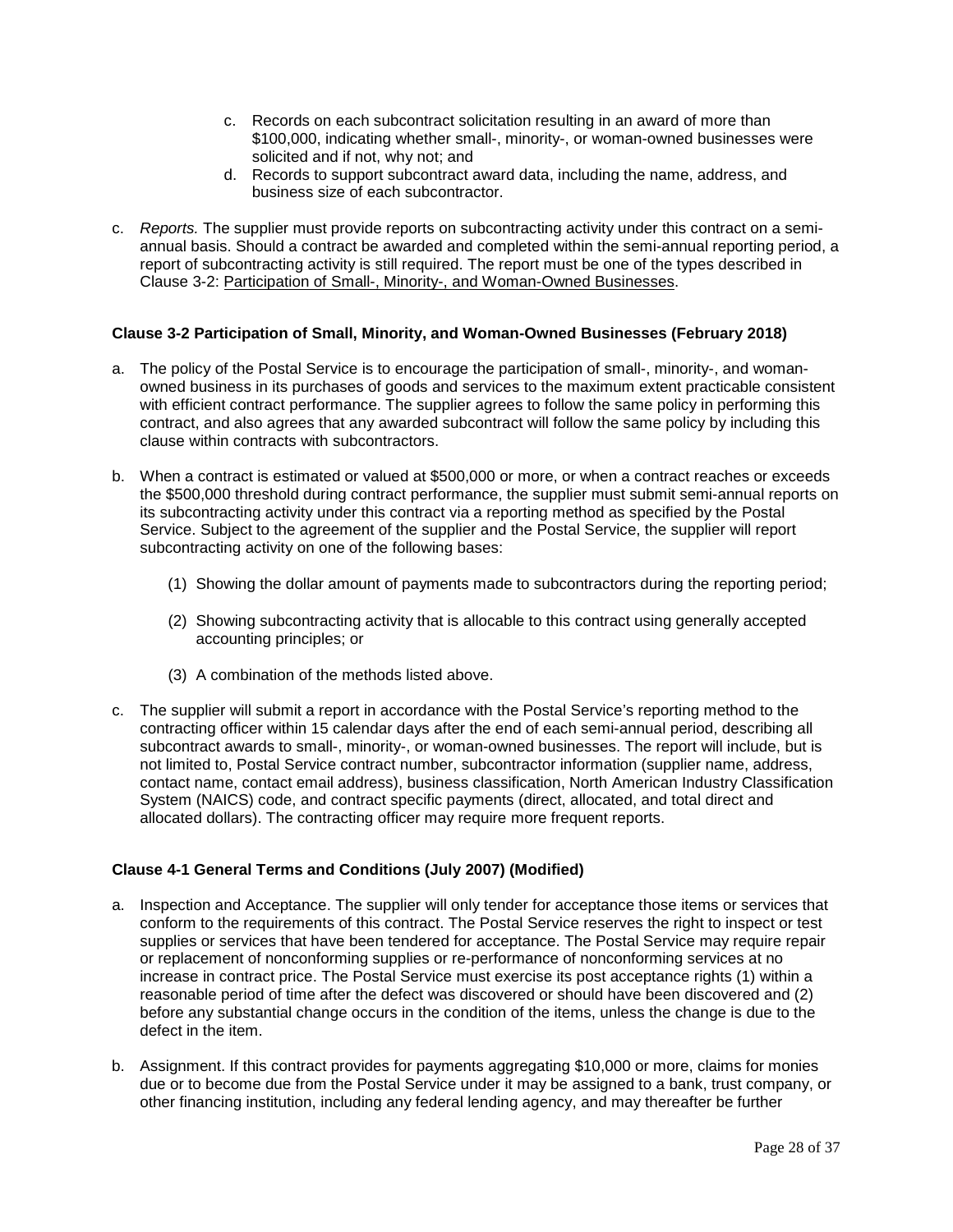assigned and reassigned to any such institution. Any assignment or reassignment must cover all amounts payable and must not be made to more than one party, except that assignment or reassignment may be made to one party as agent or trustee for two or more parties participating in financing this contract. No assignment or reassignment will be recognized as valid and binding upon the Postal Service unless a written notice of the assignment or reassignment, together with a true copy of the instrument of assignment, is filed with:

- (1) The contracting officer;
- (2) The surety or sureties upon any bond; and
- (3) The office, if any, designated to make payment, and the contracting officer has acknowledged the assignment in writing.

Assignment of this contract or any interest in this contract other than in accordance with the provisions of this clause will be grounds for termination of the contract for default at the option of the Postal Service.

- c. Changes (see Clause B-67)
- d. Reserved
- e. Reserved
- f. Reserved
- g. Reserved
- h. Patent Indemnity. The supplier will indemnify the Postal Service and its officers, employees and agents against liability, including costs for actual or alleged direct or contributory infringement of, or inducement to infringe, any United States or foreign patent, trademark, or copyright, arising out of the performance of this contract, provided the supplier is reasonably notified of such claims and proceedings.
- i. Payment See Clause B-74
- j. Risk of Loss. Unless the contract specifically provides otherwise, risk of loss or damage to the supplies provided under this contract will remain with the supplier until, and will pass to the Postal Service upon:
	- (1) Delivery of the supplies to a carrier, if transportation is f.o.b. origin, or;
	- (2) Delivery of the supplies to the Postal Service at the destination specified in the contract, if transportation is f.o.b. destination.
- k. Taxes. The contract price includes all applicable federal, state, and local taxes and duties.
- l. Termination with Notice. The contracting officer or the supplier, on 90 days written notice, may terminate this contract or the right to perform under it, in whole or in part, without cost to either party. This contract does not contain a termination for convenience provision.
- m. Termination for Default. The Postal Service may terminate this contract, or any part hereof, for default by the supplier, or if the supplier fails to provide the Postal Service, upon request, with adequate assurances of future performance. In the event of termination for default, the Postal Service will not be liable to the supplier for any amount for supplies or services not accepted, and the supplier will be liable to the Postal Service for any and all rights and remedies provided by law. The debarment, suspension, or ineligibility of the supplier, its partners, officers, or principal owners under the Postal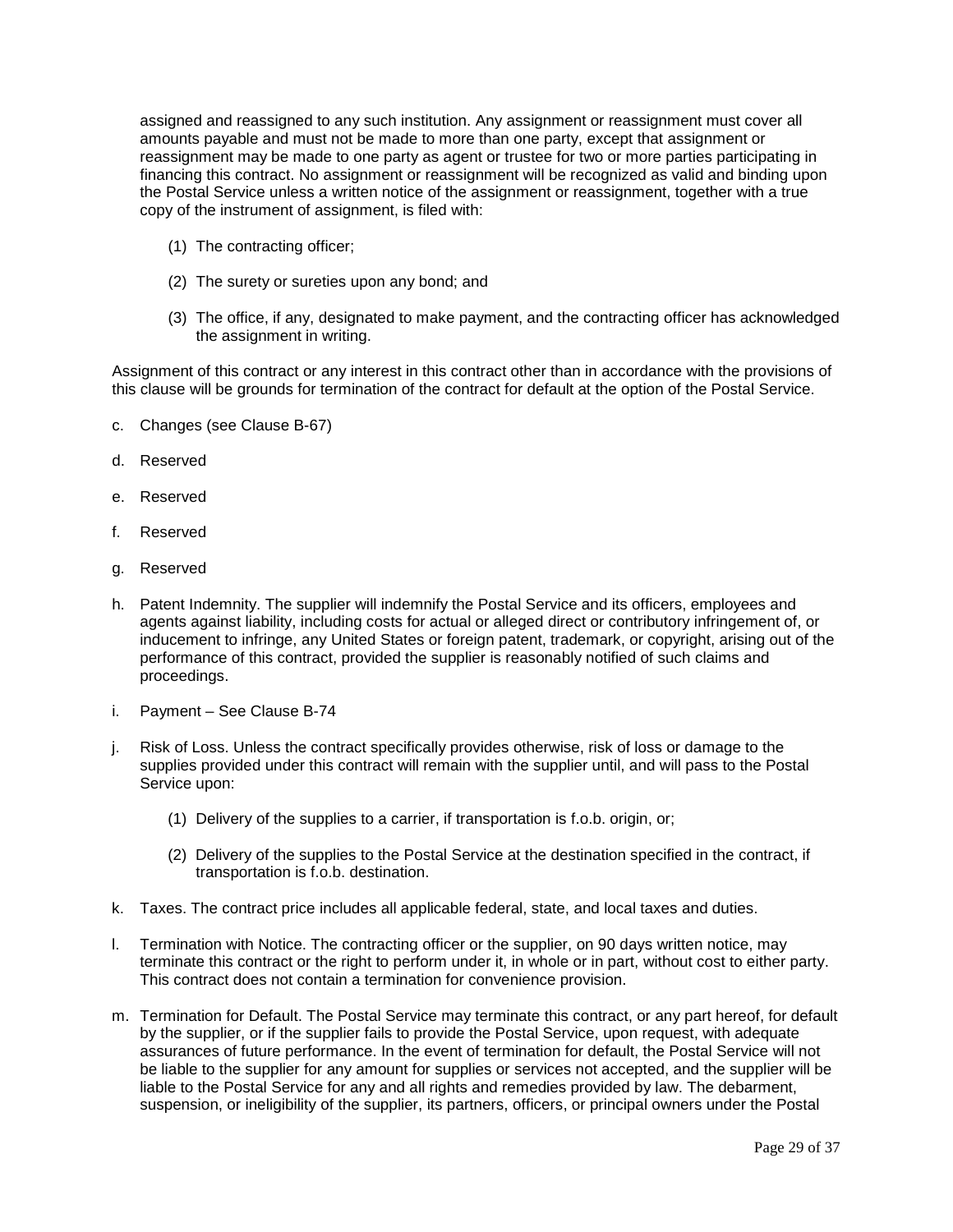Service's procedures may constitute an act of default under this contract, and such act will not be subject to notice and cure pursuant to any termination of default provision of this contract. If it is determined that the Postal Service improperly terminated this contract for default, such termination will be deemed a termination on notice.

- n. Title. Unless specified elsewhere in this contract, title to items furnished under this contract will pass to the Postal Service upon acceptance, regardless of when or where the Postal Service takes physical possession.
- o. Warranty. The supplier warrants and implies that the items delivered under this contract are merchantable and fit for the use for the particular purpose described in this contract.
- p. Limitation of Liability. Except as otherwise provided by an express or implied warranty, the supplier will not be liable to the Postal Service for unforeseeable consequential damages resulting from any defect or deficiencies in accepted items.
- q. Other Compliance Requirements. The supplier will comply with all applicable Federal, State, and local laws, executive orders, rules and regulations applicable to its performance under this contract. If there are any changes to a federal, state or local law, statute or regulation, executive order or other rule applicable to contract performance during the term of this contract that result in additional contract costs, these costs will be borne by the supplier.
- r. Order of Precedence. Any inconsistencies in the provisions of a solicitation, a contract awarded under a solicitation, or a contract awarded without the issuance of a written solicitation will be resolved by giving precedence in the following order:
	- (1) The Statement of Work
	- (2) The Provisions
	- (3) The Clauses
	- (4) Attachments to this Contract<br>(5) Documents incorporated by re
	- Documents incorporated by reference.

## <span id="page-29-0"></span>**Clause 4-2 Contract Terms and Conditions Required to Implement Policies, Statutes or Executive Orders (July 2014)**

- a. Incorporation by Reference:
	- (1) Wherever in this solicitation or contract a standard provision or clause is incorporated by reference, the incorporated term is identified by its title, the provision or clause number assigned to it, in the Postal Service Supplying Practices, and its date. The text of incorporated terms may be found at http://about.usps.com/manuals/spp/spp.pdf. The following clauses are incorporated in this contract by reference:
		- [x] Clause B-25, Advertising of Contract Awards
		- [x] Clause 1-1, Privacy Protection
		- [x] Clause 1-5, Gratuities or Gifts
		- [x] Clause 1-6, Contingent Fees
		- [1] Clause 1-9, Preference for Domestic Supplies
		- [ ] Clause 1-10, Preference for Domestic Construction Materials
		- [x] Clause 3-1, Small, Minority, and Woman-owned Business Subcontracting Requirements
		- [x] Clause 3-2, Participation of Small, Minority, and Woman-owned Businesses
		- [x] Clause 9-1, Convict Labor
		- [x] Clause 9-2, Contract Work Hours and Safety Standards Act Overtime Compensation
		- [] Clause 9-3, Davis-Bacon Act
		- [x] Clause 9-5, Contract Work Hours and Safety Standards Act- Safety Standards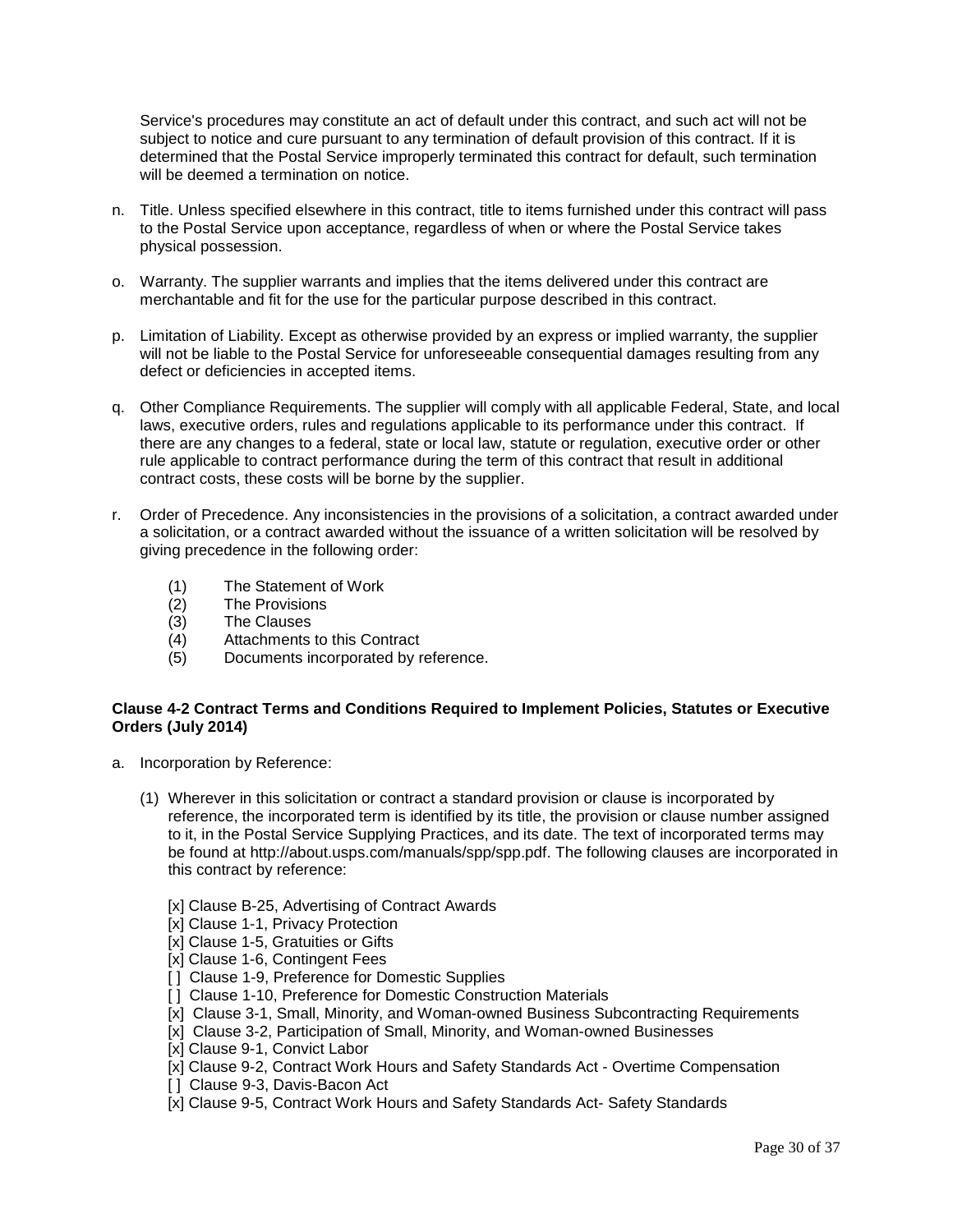- [1] Clause 9-6, Walsh-Healey Public Contracts Act
- [x] Clause 9-7, Equal Opportunity
- [x] Clause 9-10, Service Contract Act
- [1] Clause 9-11, Service Contract Act Short Form
- [ ] Clause 9-12, Fair Labor Standards Acts and Service Contract Act Price Adjustments
- [x] Clause 9-13, Affirmative Action for Handicapped Workers
- [x] Clause 9-14, Affirmative Action for Disabled Veterans and Veterans of the Vietnam Era
- b. Examination of Records:
	- (1) Records "Records" includes books, documents, accounting procedures and practices, and other data, regardless of type and regardless of whether such items are in written form, in the form of computer data, or in any other form.
	- (2) Examination of Costs If this is a cost-type contract, the supplier must maintain, and the Postal Service will have the right to examine and audit all records and other evidence sufficient to reflect properly all costs claimed to have been incurred or anticipated to be incurred directly or indirectly in performance of this contract. This right of examination includes inspection at all reasonable times of the supplier's plants, or parts of them, engaged in the performance of this contract.
	- (3) Cost or Pricing Data If the supplier is required to submit cost or pricing data in connection with any pricing action relating to this contract, the Postal Service, in order to evaluate the accuracy, completeness, and currency of the cost or pricing data, will have the right to examine and audit all of the supplier's records, including computations and projections, related to:
		- a. The proposal for the contract, subcontract, or modification;
		- b. The discussions conducted on the proposal(s), including those related to negotiating;
		- c. Pricing of the contract, subcontract, or modification; or
		- d. Performance of the contract, subcontract or modification.
	- (4) Reports If the supplier is required to furnish cost, funding or performance reports, the contracting officer or any authorized representative of the Postal Service will have the right to examine and audit the supporting records and materials, for the purposes of evaluating:
		- a. The effectiveness of the supplier's policies and procedures to produce data compatible with the objectives of these reports; and
		- b. The data reported.
	- (5) Availability The supplier must maintain and make available at its office at all reasonable times the records, materials, and other evidence described in (b)(1)-(4) of this clause, for examination, audit, or reproduction, until three years after final payment under this contract or any longer period required by statute or other clauses in this contract. In addition:
		- a. If this contract is completely or partially terminated, the supplier must make available the records related to the work terminated until three years after any resulting final termination settlement; and
		- b. The supplier must make available records relating to appeals under the claims and disputes clause or to litigation or the settlement of claims arising under or related to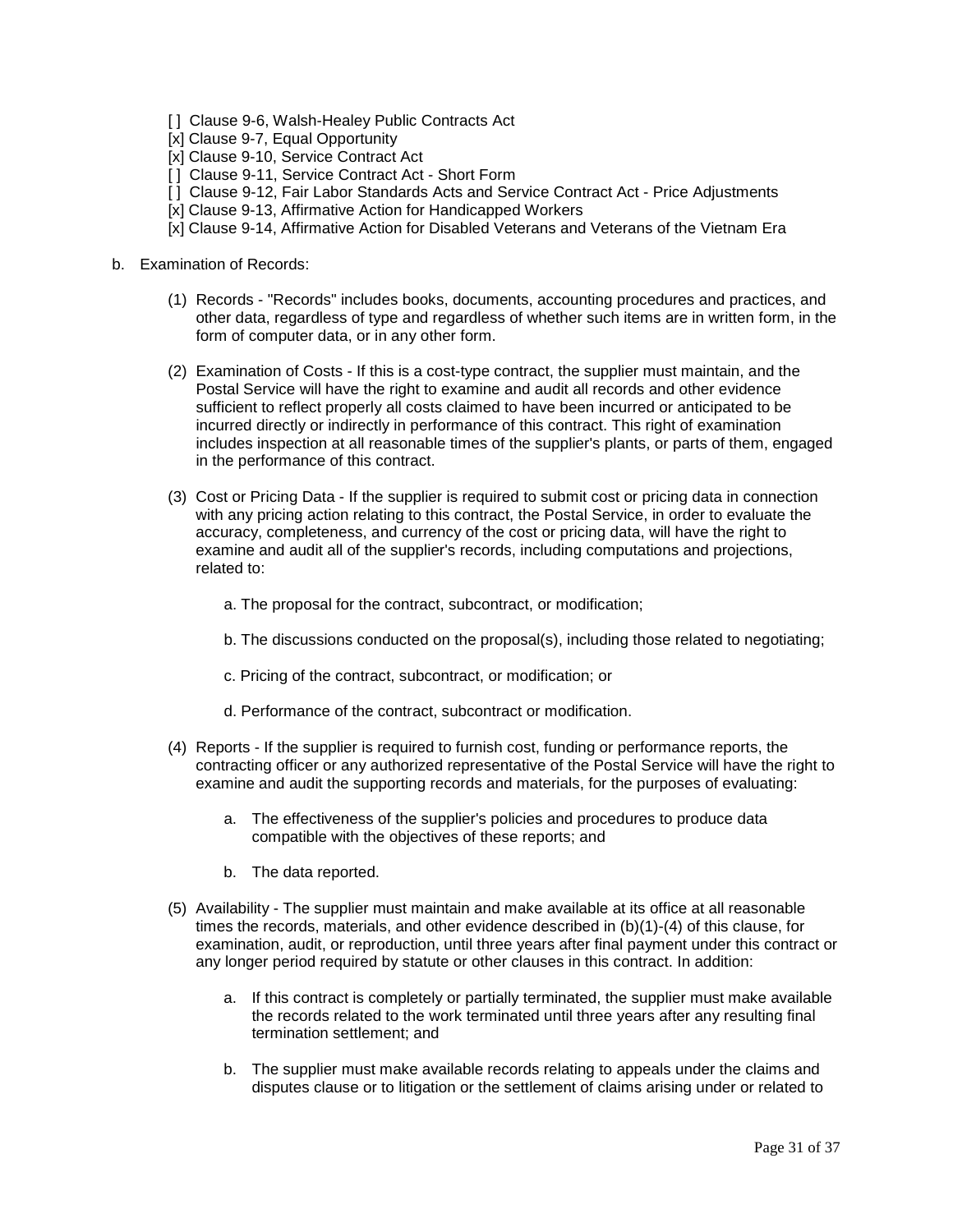this contract. Such records must be made available until such appeals, litigation or claims are finally resolved.

Note: (Note to contracting officers: Any contemplated changes to this paragraph (b.) may not be made before (1) consulting with assigned counsel and the Office of the Inspector General and (2) a deviation has been reviewed and approved by a higher level than the contracting officer who holds deviation approval authority.

c. Payment Offsets: As required by 31 U.S.C. 3716, the Postal Service participates in the Treasury Offset Program of the Department of Treasury's Financial Management Service. Payments under this contract are subject to offset in whole or in part to for the supplier's delinquent tax and non-tax debts owed to the United States and the states and for delinquent child support payments. Suppliers with questions concerning a payment offset should contact the Treasury Offset Program call center at: 1(800) 304-3107.

#### <span id="page-31-0"></span>**Clause 7-4: Insurance (March 2006)(MODIFIED)**

- a. During the term of this contract and any extension, the supplier must maintain at its own expense the insurance required by this clause. Insurance companies must be acceptable to the Postal Service. Policies must include all terms and provisions required by the Postal Service.
- b. The supplier must maintain and furnish evidence of workers' compensation, employers' liability insurance, and the following general public liability and automobile liability insurance:

|                                  | <b>Bodily Injury</b>                         | <b>Property Damage</b>                                              |
|----------------------------------|----------------------------------------------|---------------------------------------------------------------------|
| <b>General Liability</b>         |                                              | \$100,000 per person* Per occurrence (as set forth in the Schedule) |
|                                  |                                              | \$500,000 per accident* Aggregate (as set forth in the Schedule)    |
|                                  |                                              | Automobile Liability \$100,000 per person* \$100,000 per occurrence |
|                                  | \$500,000 per accident* \$100,000 aggregate* |                                                                     |
| *Unless modified in the Schedule |                                              |                                                                     |

#### c. Reserved

- d. The supplier must furnish a certificate of insurance or, if required by the contracting officer, true copies of liability policies and manually countersigned endorsements of any changes. Insurance must be effective, and evidence of acceptable insurance furnished, before beginning performance under this contract. Supplier is responsible for furnishing evidence of renewal not later than 5 days before a policy expires.
- e. The maintenance of insurance coverage as required by this clause is a continuing obligation, and the lapse or termination of insurance coverage without replacement coverage being obtained will be grounds for termination for default.

#### <span id="page-31-1"></span>**Clause 7-6: Federal, State, and Local Taxes (March 2006)**

- a. *Definitions*
	- 1. *Contract Date* The effective date of this contract or modification.
	- 2. *All Applicable Federal, State, and Local Taxes and Duties.* All taxes and duties, in effect on the contract date, that the taxing authority is imposing and collecting on the transactions or property covered by this contract.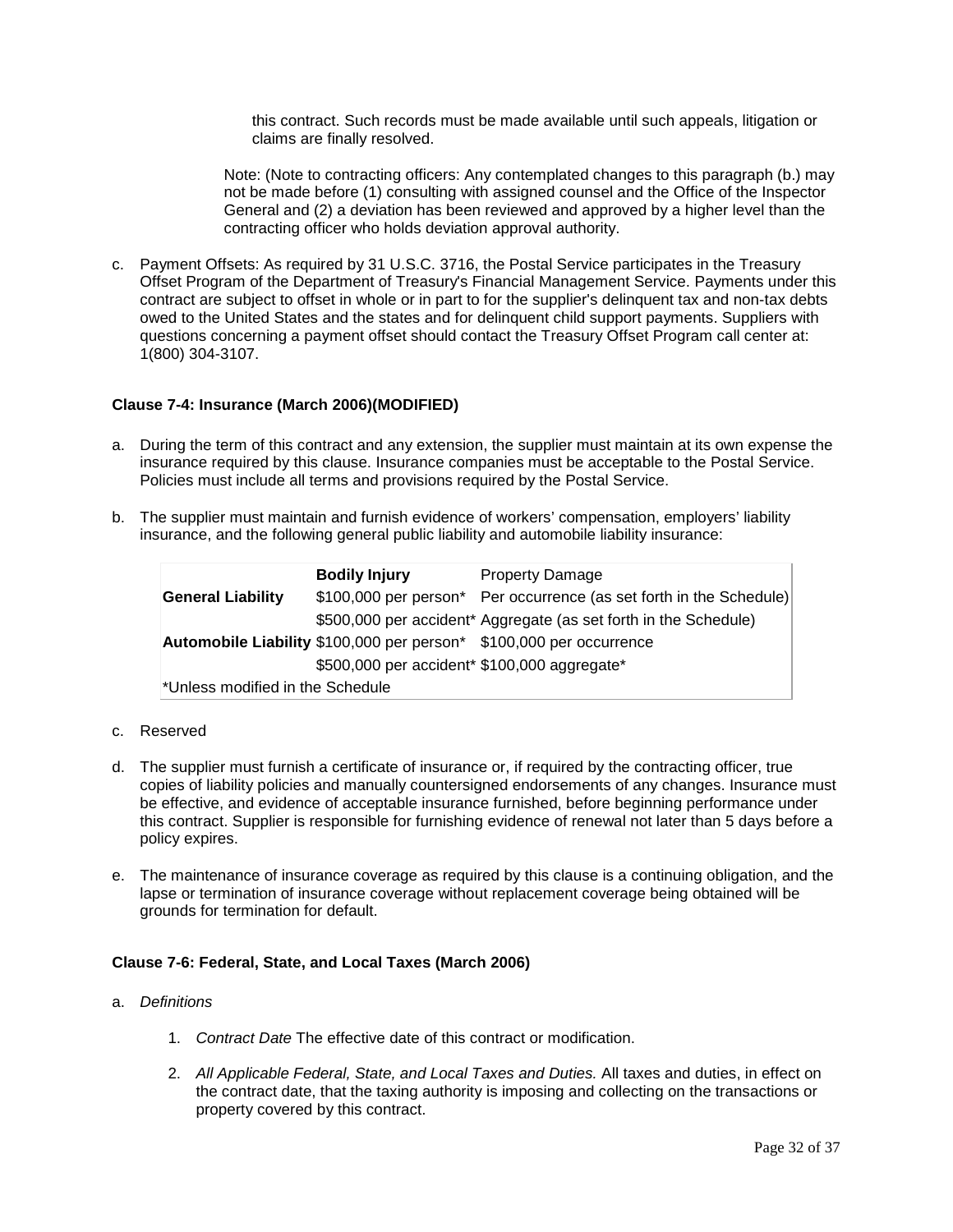- 3. *After-imposed Federal Tax.* Any new or increased federal excise tax or duty, or tax that was exempted or excluded on the contract date but whose exemption is revoked or reduced during the contract period, on the transactions or property covered by this contract that the supplier is required to pay or bear as the result of legislative, judicial, or administrative action taking effect after the contract date. It does not include social security tax or other employment taxes.
- 4. *After-relieved Federal Tax.* Any amount of federal excise tax or duty, except social security or other employment taxes, that would otherwise have been payable on the transactions or property covered by this contract, but which the supplier is not required to pay or bear, or for which the supplier obtains a refund or drawback, as the result of legislative, judicial, or administrative action taking effect after the contract date.
- 5. *Local Taxes.* Includes taxes imposed by a possession of the United States or by Puerto Rico.
- b. The contract price includes all applicable federal, state, and local taxes and duties.
- c. The contract price will be increased by the amount of any after-imposed federal tax, provided the supplier warrants in writing that no amount for a newly imposed federal excise tax or duty or rate increase was included in the contract price as contingency reserve or otherwise.
- d. The contract price will be decreased by the amount of any after-relieved federal tax.
- e. The contract price will be decreased by the amount of any federal excise tax or duty, except social security or other employment taxes, that the supplier is required to pay or bear, or does not obtain a refund of, through the supplier's fault, negligence, or failure to follow instructions of the contracting officer.
- f. No adjustment will be made in the contract price under this clause unless the amount of the adjustment exceeds \$100.
- g. The supplier must promptly notify the contracting officer of all matters relating to any federal excise tax or duty that reasonably may be expected to result in either an increase or decrease in the contract price and must take appropriate action as the contracting officer directs.
- h. The Postal Service will, without liability, furnish evidence appropriate to establish exemption from any federal, state, or local tax when the supplier requests such evidence and a reasonable basis exists to sustain the exemption.

## <span id="page-32-0"></span>**Clause 7-10: Sustainability (July 2014) (Modified)**

The Postal Service embraces sustainable practices and environmental responsibility, and encourages suppliers to improve their environmental sustainability practices in the performance of this contract. As appropriate, the Postal Service will collaborate with the supplier to identify opportunities that may improve the environmental and sustainability performance of the goods and services being provided by the supplier. The Postal Services encourages the supplier to develop and propose innovative sustainability business practices and offer goods and services that help the Postal Service operate in a more environmentally sustainable manner. Innovative sustainability business practices can take the form of improved and more sustainable business processes, replacement of materials used in performance with more sustainable materials, combination of sustainable materials with other materials that lead to reductions in the total cost of ownership, or by some other means. If the proposed innovation results in enhanced sustainability or otherwise furthers the Postal Service's goals, then the Postal Service may share any savings resulting from the innovation with the supplier.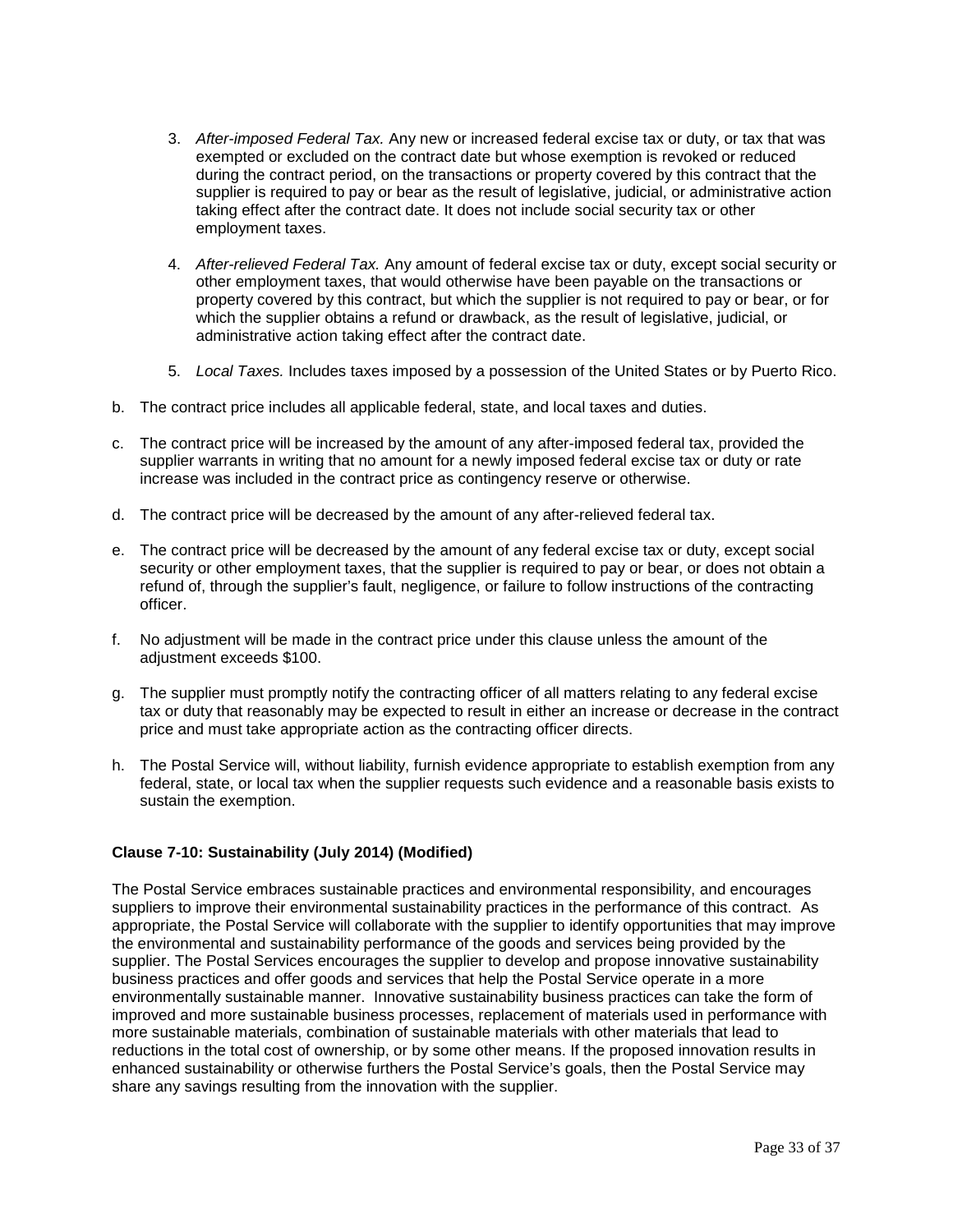## <span id="page-33-0"></span>**Clause 9-9 Equal Opportunity Preaward Compliance of Subcontracts (March 2006)**

The supplier may not enter into a first-tier subcontract for an estimated or actual amount of \$10 million or more without obtaining in writing from the contracting officer a clearance that the proposed subcontractor is in compliance with equal opportunity requirements and therefore eligible for award.

#### <span id="page-33-1"></span>**Clause 9-12 Fair Labor Standards Act and Service Contract Act Price Adjustment (February 2010)**

- a. The supplier warrants that the contract prices do not include allowance for any contingency to cover increased costs for which adjustment is provided under this clause.
- b. The minimum prevailing wage determination, including fringe benefits, issued under the Service Contract Act of 1965 by the Department of Labor (DOL), current at least every two years after the original award date, current at the beginning of any option or renewal period, or in the case of a significant change in labor requirements, applies to this contract and any exercise of an option or renewal of this contract. When no such determination has been made as applied to this contract, the minimum wage established in accordance with the Fair Labor Standards Act applies to any exercise of an option or renewal of this contract.
- c. When, as a result of the determination of minimum prevailing wages and fringe benefits applicable (1) every two years after original award date, (2) at the beginning of any option or renewal period, or (3) in the case of a significant change in labor requirements, an increased or decreased wage determination is applied to this contract, or when as a result of any amendment to the Fair Labor Standards Act enacted after award that affects minimum wage, and whenever such a determination becomes applicable to this contract under law, the supplier increases or decreases wages or fringe benefits of employees working on the contract to comply, the supplier and the contracting officer will negotiate whether and to what extent either party will absorb the costs of the wage change. Any resulting change in contract price is limited to increases or decreases in wages or fringe benefits, and the concomitant increases or decreases in Social Security, unemployment taxes, and workers' compensation insurance, but may not otherwise include any amount for general and administrative costs, overhead, or profit.
- d. The supplier or contracting officer may request a contract price adjustment within 30 days of the effective date of a wage change. If a request for contract price adjustment has been made, and the parties have not reached an agreement within thirty days of that request, the contracting officer should issue a unilateral change order in the amount considered to be a fair and equitable adjustment. The supplier may then either accept the amount, or the supplier may file a claim under Clause B-9: Claims and Disputes unless the contracting officer and supplier extend this period in writing. Upon agreement of the parties, the contract price or unit price labor rates will be modified in writing. Pending agreement on or determination of any such adjustment and its effective date, the supplier must continue performance.
- e. The contracting officer or the contracting officer's authorized representative must, for 3 years after final payment under the contract, be given access to and the right to examine any directly pertinent books, papers, and records of the supplier.

## <span id="page-33-2"></span>**Administrative Official Clause**

The administrative official is a Postal Service official designated by the manager, Distribution Networks (for transportation routes) or the District manager (for CDS routes) to supervise and administer the performance of mail transportation and related services by suppliers. Each contract names the responsible administrative official.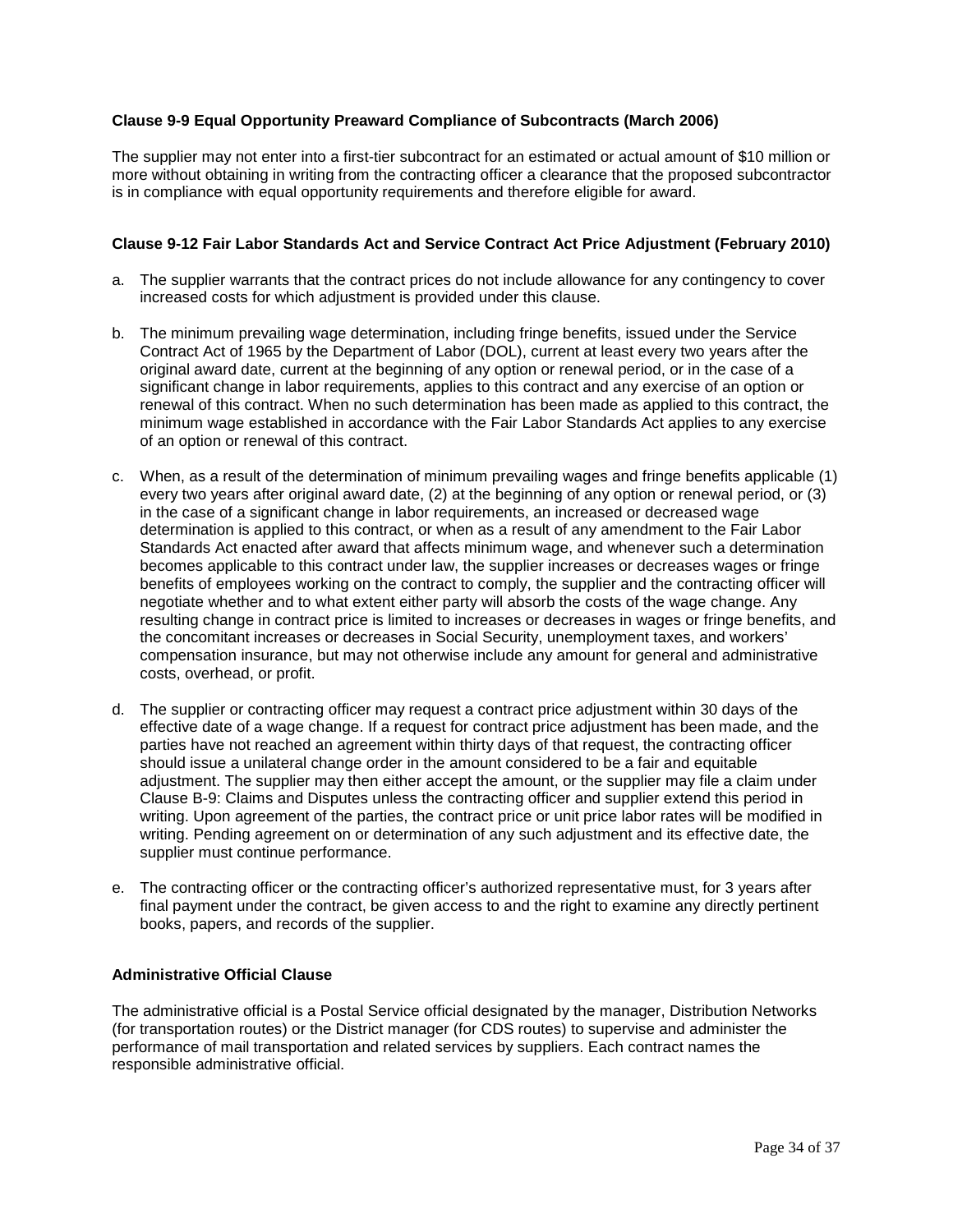Administrative officials are not authorized to award, agree to, amend, terminate, or otherwise change the provisions of the contract. Administrative officials are responsible for ensuring supplier compliance with the operational requirements of highway contract routes and administering functions related to performance of that service. Specifically, administrative officials are responsible for the following:

- a. Supervising the supplier's operations daily to ensure contract compliance, including necessary recordkeeping.
- b. The administrative official for the contract is responsible for obtaining screening information from highway transportation suppliers on contractor personnel and for verifying their eligibility.
- c. Investigating irregularities and complaints regarding service on the route and taking corrective action.
- d. Reporting to the CO any full or partial trips not performed, including the miles of service omitted and the reason for omission.
- e. Recommending establishment, discontinuance, or modifications to existing routes.

## <span id="page-34-0"></span>**Electronic Communication and Interactivity Clause**

The Postal Service will be utilizing web-based systems that will require supplier interactivity. Suppliers will be required to maintain and check their email accounts regularly and to respond to email messages from the Postal Service. Suppliers must notify the Postal Service of any changes to email addresses. Any notices sent to the email addresses on file for suppliers will be effective on the day they are emailed.

## <span id="page-34-1"></span>**Automated Fuel Index Program Clause**

Regardless of actual changes in the cost of fuel during the performance period of this contract, price adjustments attributable to such changes shall be made only as provided by this clause. This contract will be administered under the threshold automated fuel index program. This contract is subject to the Threshold Price Adjustment Clause (Fuel) unless the contracting officer determines otherwise. The contracting officer may, at any time, without consulting the supplier, transition the contract to the new monthly automated fuel index program, and the contract will then be subject to the Monthly Price Adjustment Clause (Fuel). When this change occurs, the fuel price per gallon in the contract will be set to the DOE PADD price per gallon for the region in which the contract originates using the month immediately preceding the month of the modification. This change will be accomplished by realigning the pricing worksheet resulting in no change to the total contract price.

The contract fuel price will use one of the eight DOE PADD prices (1A, 1B, 1C, 2, 3, 4, 5 and California), at the grade with the lowest price for the fuel type.

#### <span id="page-34-2"></span>**Threshold Price Adjustment Clause (Fuel)**

At the time of award, renewal, or bilateral modification, the fuel price per gallon ("ppg") in the contract will be set to the Department of Energy ("DOE") Petroleum Acquisition Defense District ("PADD") ppg for the region in which the contract originates, using the ppg for the month immediately preceding the month of award, renewal, or modification. If there is a difference between the fuel ppg in the contract when the award or renewal contract is signed and the DOE PADD ppg for the month immediately preceding the first month of the new term, the contracting officer will unilaterally change the fuel ppg in the contract to the DOE PADD ppg for the month immediately preceding the first month of the new term.

At the end of each calendar month, the difference between (1) the current monthly DOE regional fuel index for the applicable fuel type and (2) the USPS Benchmark Index will be calculated. If the difference is +/- \$.0500 or more per gallon, this difference will be applied to the contract's baseline fuel ppg. This will become the new contract baseline fuel ppg for the next month's review. The new contract baseline fuel ppg will remain in effect until the next monthly adjustment is required.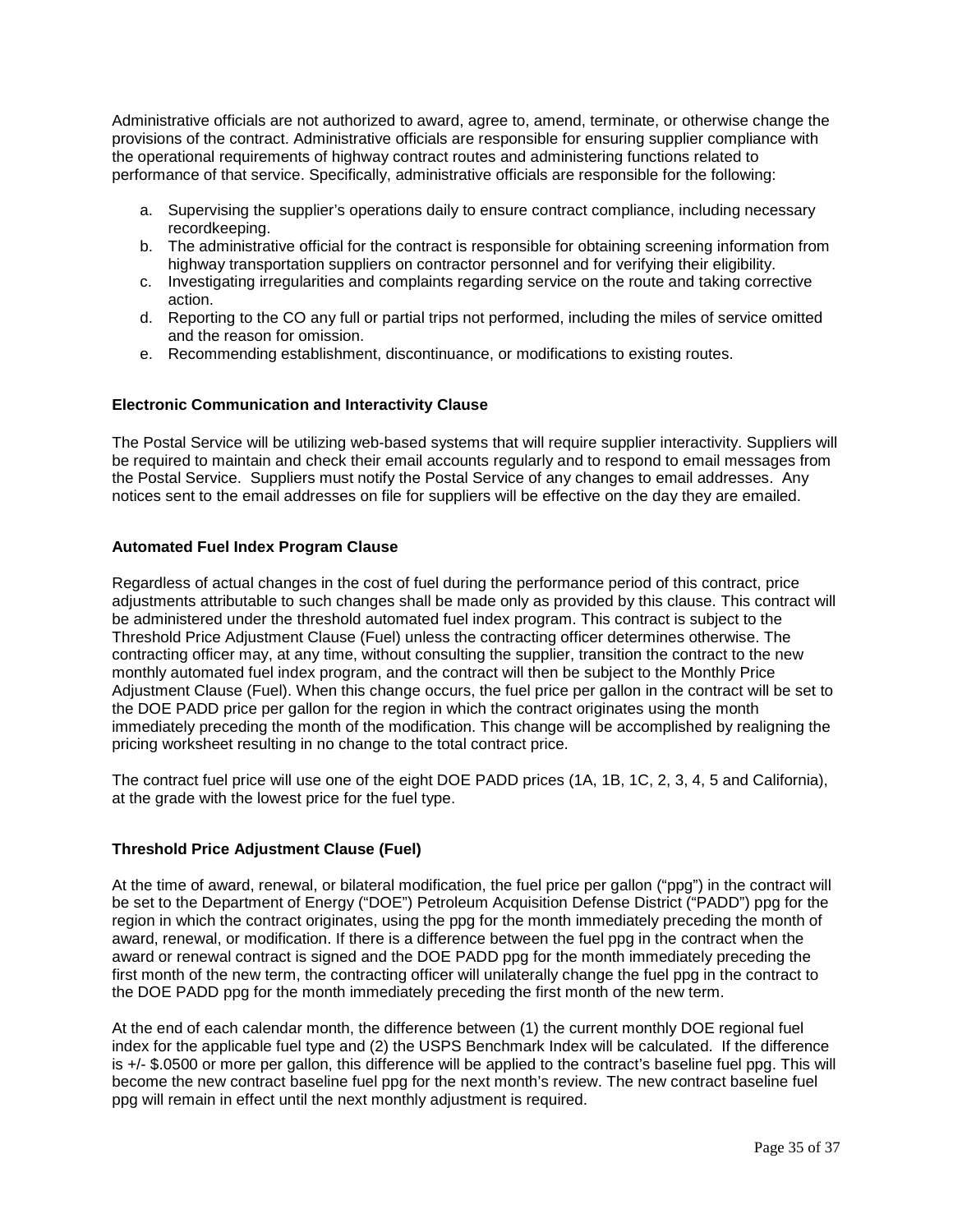The following example explains this process. For the purpose of this example, the subject contract's existing price for fuel is \$3.76 and all fuel purchases are in the same DOE region.

|                    | <b>DOE</b><br>Fuel<br>Index<br>Price | <b>USPS</b><br><b>Benchmark</b><br><b>Fuel Price</b> | <b>Difference</b><br>$(Index -$<br>Benchmark) | Adjustment<br>(For gallons of this fuel type<br>in this region) | Contract<br><b>PPG</b> |
|--------------------|--------------------------------------|------------------------------------------------------|-----------------------------------------------|-----------------------------------------------------------------|------------------------|
| <b>Prior Month</b> | \$3.70                               | N/A                                                  | N/A                                           | N/A                                                             | N/A                    |
| December           | \$3.73                               | \$3.70                                               | $+$ \$.03                                     | None                                                            | \$3.76                 |
| January            | \$3.75                               | \$3.70                                               | $+$.05$                                       | Contracts & Benchmark<br>increased \$.05 effective Feb          | \$3.76                 |
| February           | \$3.71                               | \$3.75                                               | $-$.04$                                       | None                                                            | \$3.81                 |
| March              | \$4.10                               | \$3.75                                               | $+$ \$.35                                     | Contracts & Benchmark<br>increased \$.35 effective Apr          | \$3.81                 |
| April              |                                      | \$4.10                                               |                                               |                                                                 | \$4.16                 |

Upon request, suppliers will be required to provide the number of gallons used in their estimated annual fuel costs. This information will be used in the calculation of any fuel adjustment and in the determination of the reasonableness of supplier pricing.

## <span id="page-35-0"></span>**Monthly Price Adjustment Clause (Fuel)**

Regardless of actual changes in the cost of fuel during the performance period of this contract, price adjustments attributable to such changes shall be made only as provided by this clause. The adjustment formula for this clause has two elements that will be used to determine the adjusted contract price:

- (1) the Department of Energy's Petroleum Acquisition Defense District ("PADD") price per gallon for the district in which the contract originates (the "PADD ppg"), and
- (2) the number of annual gallons established in the contract at the time of the adjustment (the "established number of gallons").

For purposes of this clause, the contract's annual rate includes an indexed fuel price component, which consists of a price per gallon multiplied by the established number of gallons. Each calendar month of performance, the indexed fuel price component shall be calculated by multiplying the prior calendar month's PADD ppg by the established number of gallons, which will cause the contract's annual rate to increase, decrease, or remain the same from month to month.

#### <span id="page-35-1"></span>**Safety Rating (Federal Motor Carrier Safety Administration)**

If the supplier is notified by the Federal Motor Carrier Safety Administration (FMCSA) that there is a proposed safety rating or determination of a rating of "unsatisfactory" of the supplier (as described in 49 CFR § 385.11), the supplier must notify the contracting officer within five business days of receipt of its receipt of notice from the FMCSA. Should the supplier fail to do so, the contracting officer may terminate any and all of the supplier's contracts for default. In addition, the contracting officer may terminate any and all of the supplier's contracts for default based upon a proposed safety rating or determination of a rating of "unsatisfactory" of the supplier (as described in 49 CFR § 385.11) by the FMCSA.